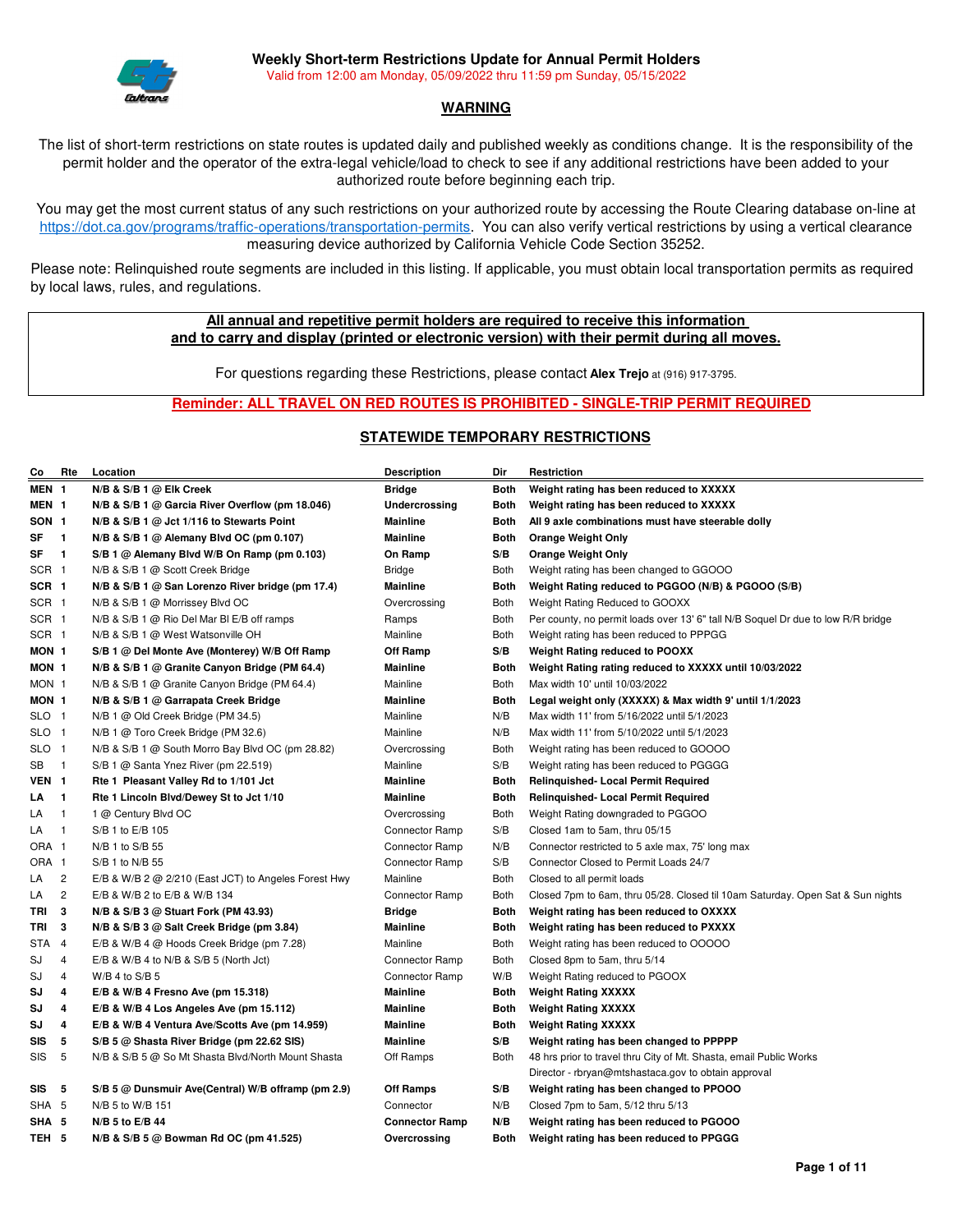

| Co         | Rte            | Location                                                     | <b>Description</b>    | Dir         | Restriction                                                                    |
|------------|----------------|--------------------------------------------------------------|-----------------------|-------------|--------------------------------------------------------------------------------|
| TEH 5      |                | N/B & S/B 5 @ Sunset Hills Dr OC (pm 38.716)                 | Overcrossing          | <b>Both</b> | Weight rating has been reduced to PPPGG                                        |
| TEH 5      |                | N/B & S/B 5 @ Hooker Creek Rd OC (pm 36.371)                 | Overcrossing          | Both        | Weight rating has been reduced to PPPGG                                        |
| TEH 5      |                | N/B & S/B 5 @ Jellys Ferry Rd OC (pm 32.236)                 | Overcrossing          | Both        | Weight rating has been reduced to PPPGG                                        |
| TEH 5      |                | N/B & S/B 5 @ Wilcox Golf Rd OC (pm 31.043)                  | Overcrossing          | Both        | Weight rating has been reduced to PPGGG                                        |
| SAC 5      |                | S/B 5 to N/B 99                                              | Connector             | S/B         | Closed 9pm to 5am, thru 5/13. Open Fri & Sat nights                            |
| SAC 5      |                | N/B 5 @ I St W/B On Ramp (pm 23.921)                         | On Ramp               | N/B         | <b>Orange Weight Only</b>                                                      |
| SAC 5      |                | N/B & S/B 5 @ West End Viaduct (pm 23.586)                   | <b>Mainline</b>       | <b>Both</b> | Weight rating has been reduced to OXXXX                                        |
| SAC 5      |                | N/B 5 @ J St E/B Off Ramp                                    | Off Ramp              | N/B         | Closed continuously from 10pm Fri(5/6) thru 5am Mon(5/9)                       |
|            |                |                                                              |                       |             | ALSO Closed continuously from 10pm Fri(5/13) thru 5am Mon(5/16)                |
| SAC 5      |                | N/B 5 @ P St W/B On Ramp                                     | On Ramp               | N/B         | Closed continuously from 10pm Fri(5/6) thru 5am Mon(5/9)                       |
|            |                |                                                              |                       |             | ALSO Closed continuously from 10pm Fri(5/13) thru 5am Mon(5/16)                |
| SAC 5      |                | S/B 5 to W/B 50                                              | <b>Connector Ramp</b> | S/B         | Weight rating has been reduced to GOOOO                                        |
| SAC 5      |                | N/B 5 to W/B 50                                              | <b>Connector Ramp</b> | N/B         | Weight rating has been reduced to GOXXX                                        |
| SAC 5      |                |                                                              |                       | S/B         |                                                                                |
|            |                | S/B 5 @ 5th St W/B On ramp (pm 22.594)                       | On Ramp               |             | Weight rating has been reduced to OOOOO                                        |
| SAC 5      |                | N/B 5 @ W St(at 5th St) St W/B On Ramp                       | On Ramp               | N/B         | Closed continuously from 11pm Fri(5/6) thru 5am Mon(5/9)                       |
|            |                |                                                              |                       |             | ALSO Closed continuously from 11pm Fri(5/13) thru 5am Mon(5/16)                |
| SAC 5      |                | 5 @ South Connector UC/Broadway(pm 22.4)                     | <b>Mainline</b>       | Both        | Weight rating has been reduced to OXXXX                                        |
| SAC 5      |                | $N/B$ & $S/B$ 5 $@$ Florin Rd OC                             | Overcrossing          | Both        | <b>Weight Rating reduced to PGOOX</b>                                          |
| SJ         | 5              | N/B & S/B 5 @ Stockton Deep Water Channel                    | Mainline              | Both        | Weight rating has been reduced to OXXXX                                        |
| SJ         | 5              | N/B & S/B 5 to E/B & W/B 4 (North Jct)                       | Connector Ramp        | Both        | Closed 9pm to 5am, thru 5/14                                                   |
| SJ         | 5              | N/B & S/B 5 @ Anderson St UC                                 | Undercrossing         | Both        | Weight rating has been reduced to PPPGG                                        |
| SJ         | 5              | S/B 5 @ Mathews Rd                                           | Mainline              | S/B         | Weight rating has been reduced to PGOOO                                        |
| SJ         | 5              | N/B & S/B 5 TO S/B 33                                        | <b>Connector Ramp</b> | Both        | Closed 8pm to 6am, thru 5/21                                                   |
| MER 5      |                | N/B & S/B 5 TO E/B & W/B 152                                 | Connector Ramp        | Both        | Closed 9pm to 6am, thru 5/14                                                   |
| MER 5      |                | N/B & S/B 5 TO N/B 165                                       | <b>Connector Ramp</b> | Both        | Closed 9pm to 6am, thru 5/21                                                   |
| KER        | 5              | S/B 5 @ Twisselman Rd Off & On Ramps                         | Off & On Ramps        | S/B         | Closed 24/7 thru 6/30/2022                                                     |
| LA         | 5              | N/B & S/B 5 @ Templin Hwy UC (pm 65.968)                     | Mainline              | Both        | Weight rating has been reduced to OOOOO                                        |
| LA         | 5              | S/B 5 @ The Old Rd offramp                                   | Ramps                 | S/B         | Max length 75'. Combinations with steerable trailers ok.                       |
| LA         | 5              | S/B 5 @ Parker Rd onramp                                     | Ramps                 | S/B         | Max length 75'                                                                 |
| LA         | 5              | S/B 5 @ Hasley Canyon Rd offramp                             | Ramps                 | S/B         | Max length 75'                                                                 |
| LA         | 5              | N/B & S/B 5 to E/B 210                                       | Connector Ramp        | <b>Both</b> | Closed 7pm to 6am, thru 05/28. Closed til 4pm Sat. Open Sat & Sun nights       |
| LA         | 5              | N/B & S/B 5 @ Laurel Cyn Rd OC & ramps                       | Overcrossing          | <b>Both</b> | Legal wt. only on OC & on and offramps                                         |
| LA         | 5              | N/B 5 @ Los Angeles River Bridge (PM 27)                     | <b>Bridge</b>         | N/B         | Weight rating has been reduced to PGOOO                                        |
| LA         | 5              | N/B 5 to E/B 134                                             | Connector Ramp        | N/B         | Closed 7pm to 6am, thru 05/28. Closed til 12pm Saturday. Open Sat & Sun nights |
|            |                |                                                              |                       |             | Also closed 9am to 3pm, 05/10                                                  |
| LA         | 5              | N/B 5 to W/B 134                                             | Connector Ramp        | N/B         | Closed 10pm to 6am, thru 05/29. Closed til 9am Wknds. Open Sunday nights       |
| LA         | 5              | S/B 5 to E/B 134                                             | Connector Ramp        | S/B         | Closed 11pm to 6am, thru 05/28. Closed til 8am Saturday. Open Sat & Sun nights |
| LA         | 5              | N/B & S/B 5 @ Colorado BI OC & ramps                         | Overcrossing          | Both        | Green wt. only on OC & on and offramps                                         |
| ORA 5      |                | Rte 5 Jct 5/91 to Artesia Blvd (Buena Park)                  | <b>Mainline</b>       | Both        | <b>Reclassified as a Yellow Route</b>                                          |
| ORA 5      |                | S/B 5 to W/B & E/B 22                                        | Connector Ramp        | S/B         | Closed 10pm to 5am, thru 5/20. Open Sat & Sun nights                           |
| ORA 5      |                | N/B 5 to N/B 55                                              | Connector Ramp        | N/B         | Closed 11pm to 5am, thru 5/14                                                  |
| ORA 5      |                | N/B 5 to S/B 55                                              | Connector Ramp        | N/B         | Closed 11pm to 5am, thru 5/21. Closed til 7am Sat. Open Sat & Sun nights       |
| ORA 5      |                | N/B & S/B 5 to N/B 133                                       | Connector Ramp        | Both        | Closed 10pm to 6am, thru 5/21. Open Sat & Sun nights                           |
|            |                |                                                              | Mainline              |             |                                                                                |
| ORA 5      |                | N/B & S/B 5 from El Toro Rd UC to Alicia Parkway OC          |                       | Both        | Closed 10pm to 5am, 5/16 thru 5/18                                             |
| SD         | 5              | <b>Friars Rd undercrossing</b>                               | <b>Surface St</b>     | <b>Both</b> | Closed to Permit Loads until further notice                                    |
| SD         | $\overline{7}$ | N/B 7 from the 7/98 Jct to Heber Rd                          | Mainline              | N/B         | Closed 10am to 2pm, 5/15                                                       |
| IMP        | 8              | W/B & E/B 8 from All American Canal to Sand Hills Rd OC      | Mainline              | Both        | Closed 6am to 11am, 5/15                                                       |
| IMP        | 8              | W/B 8 to N/B & S/B 111                                       | Connector Ramp        | W/B         | Closed 7am to 6pm, thru 5/13                                                   |
| IMP        | 8              | W/B 8 @ Devil's Canyon Bridge #2                             | <b>Mainline</b>       | W/B         | Weight Rating downgraded to PPGOO                                              |
| IMP        | 8              | W/B 8 @ Devil's Canyon Bridge (PM 3.88)                      | <b>Mainline</b>       | W/B         | Weight rating has been reduced to PPOOO                                        |
| SD         | 8              | W/B 8 to N/B 79                                              | Connector Ramp        | W/B         | Closed 9pm to 5am, thru 5/13. Closed til 11am Weekends                         |
| SD         | 8              | W/B & E/B 8 to N/B 67                                        | Connector Ramp        | Both        | Closed 9pm to 5am, thru 5/13                                                   |
| SD         | 8              | E/B & W/B 8 $@$ Jct 8/163 (pm 2.410)                         | <b>Mainline</b>       | <b>Both</b> | Weight rating has been reduced to PPGGG                                        |
| SD         | 8              | W/B 8 @ Taylor St/Hotel Circle on & offramps                 | Ramps                 | W/B         | 5 axle max.                                                                    |
| SD         | 8              | $E/B$ 8 $@$ Hotel Circle on and offramps                     | Ramps                 | E/B         | <b>Closed to All Permit Loads</b>                                              |
| <b>RIV</b> | 10             | E/B 10 @ CORN SPRINGS RD TO WILEY'S WELL RD                  | Mainline              | E/B         | Restricted 24/7 from 3/14/2022 thru 3/14/2023, 10-0 max width and weight       |
|            |                |                                                              |                       |             | has been reduced to XXXXX (Legal weight) only                                  |
| <b>RIV</b> | 10             | $W/B$ 10 @ 10/111 Jct (Palm Springs) to 10/60 Jct (Beaumont) | Mainline              | W/B         | Max width 11', 11pm to 5am, thru 12/31/2022. Restricted til 7am Sun            |
| <b>RIV</b> | 10             | E/B 10 $@$ 10/60 Jct (Beaumont) to 10/111 Jct (Palm Springs) | Mainline              | E/B         | Max width 11', 11pm to 7am, thru 12/31/2022                                    |
| <b>RIV</b> | 10             | E/B & W/B 10 to S/B 243                                      | Connector Ramp        | Both        | Closed 7pm to 7am, thru 5/14                                                   |
| <b>RIV</b> | 10             | W/B & E/B 10 to W/B 60                                       | Connector Ramp        | Both        | Closed10pm to 5am, 4/26 thru 5/14                                              |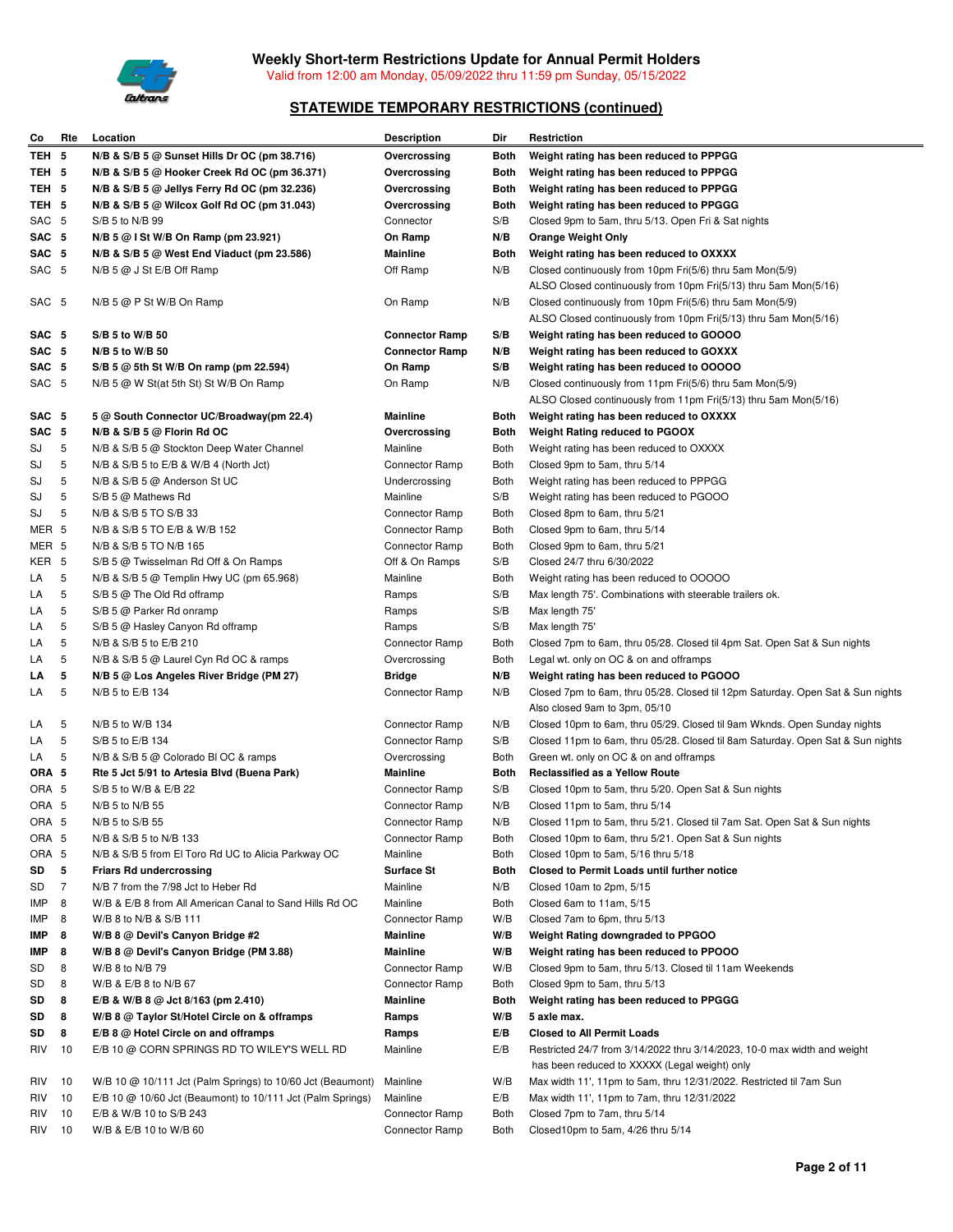

| Co            | Rte  | Location                                                                | <b>Description</b>                | Dir         | Restriction                                                    |
|---------------|------|-------------------------------------------------------------------------|-----------------------------------|-------------|----------------------------------------------------------------|
| RIV           | 10   | 10 @ Cherry Valley Blvd OC                                              | Overcrossing                      | <b>Both</b> | Weight Rating downgraded to PGOOO                              |
| SBD 10        |      | W/B & E/B 10 to W/B 210                                                 | Connector Ramp                    | Both        | Closed 24/7 thru 12/31/2022                                    |
| SBD           | 10   | W/B & E/B 10 to N/B & S/B 15                                            | Connector Ramp                    | Both        | Closed 11pm to 6am, thru 6/4                                   |
| SBD           | 10   | E/B 10 to S/B 83 (EUCLID AVE)                                           | Connector Ramp                    | E/B         | Closed 9pm to 11am, thru 5/21                                  |
| SBD           | 10   | Monte Vista Ave N/B & S/B onramps to E/B 10                             | onramps                           | E/B         | Max Width 8'6" til 7/31/2022                                   |
| LA            | 10   | E/B 10 to S/B 71                                                        | Connector Ramp                    | E/B         | Closed 9am to 3pm, 05/13                                       |
| LA            | 10   | E/B 10 @ Vincent Ave to Citrus St                                       | Mainline                          | E/B         | Closed 11pm to 6am, thru 05/09                                 |
| LA            | 10   | East El Monte R/R OH (pm 29.81)                                         | <b>Mainline</b>                   | <b>Both</b> | <b>Weight Rating reduced to PPGGG</b>                          |
| LA            | 10   | W/B 10 @ Temple City Blvd                                               | On & Off Ramps                    | W/B         | Restriction 7 axle max, 75' long max, 24/7                     |
| LA            | 10   | W/B 10 @ Herbert Ave onramp                                             | Ramps                             | W/B         | Weight rating has been reduced to OXXXX                        |
| LA            | 10   | E/B & W/B 10 @ Vermont Ave                                              | Mainline                          | <b>Both</b> | Weight rating has been reduced to PGGOO                        |
| LA            | 10   | $E/B$ & W/B 10 $@$ Budlong Ave                                          | Mainline                          | <b>Both</b> | Weight rating has been reduced to PGGGG                        |
| LA            | 10   | E/B & W/B 10 @ Normandie Ave                                            | Mainline                          | Both        | Weight rating has been reduced to GOOOO                        |
| LA            | 10   | E/B & W/B 10 $@$ Stewart St                                             | Mainline                          | Both        | Weight rating has been reduced to PGGOO                        |
| SJ            | 12   | E/B & W/B 12 @ BECKMAN RD to VICTOR RD                                  | Mainline                          | Both        | Closed 24/7, 3/14 thru 6/19                                    |
| SOL 12        |      | E/B & W/B 12 @ Sacramento River Bridge (Rio Vista)                      | <b>Bridge</b>                     | Both        | Weight rating reduced to PPPGO                                 |
| SOL 12        |      | E/B & W/B 12 @ Walters Rd to Drouin Dr                                  | Mainline                          | Both        | No Through Moves, 24/7, No Permit Loads: 7a to 9a, 4p to 6p    |
| ALA           | - 13 | N/B & S/B 13 @ Broadway Terrace                                         | Off Ramps                         | Both        | Closed 24/7, No Permit Loads Allowed                           |
| <b>KER 14</b> |      | 14 @ Silver Queen Rd OC (pm 12.1)                                       | Overcrossing                      | Both        | <b>Weight Rating reduced to POOOX</b>                          |
| <b>KER 14</b> |      | 14 @ Backus Rd OC (pm 9.1)                                              | Overcrossing                      | Both        | Weight Rating reduced to POOOX                                 |
| KER 14        |      | N/B 14 @ Dawn Rd Off Ramp                                               | Off Ramp                          | N/B         | Closed 24/7 thru 06/03                                         |
| SBD 15        |      | N/B & S/B 15 @ Field Rd                                                 | Ramps                             | Both        | Offramps closed 24/7 per the County of San Bernardino          |
| SBD 15        |      | N/B & S/B 15 @ Stoddard Wells Rd on & off ramps                         | Ramps                             | <b>Both</b> | Max Width 10', 24/7, until further notice                      |
| SBD 15        |      | N/B & S/B 15 $@$ E St on & off ramps                                    | Ramps                             | <b>Both</b> | Max Width 10', 24/7, until further notice                      |
| SBD 15        |      | N/B & S/B 15 @ D St/Hwy 18 on & off ramps                               | Ramps                             | Both        | Max Width 10', 24/7, until further notice                      |
| SBD 15        |      | N/B & S/B 15 @ Mojave Dr OC                                             | Overcrossing                      | <b>Both</b> | Weight Rating Reduced to GOXXX for E/B Mojave only             |
| SBD 15        |      | N/B 15 from the 15/138 Jct to La Mesa Rd/Nisqualli Rd OC                | Mainline                          | N/B         | Max width 10', 11pm to 7am, thru 12/31/22. PM 38.0 to 26.1     |
| SBD 15        |      | S/B 15 from La Mesa Rd/Nisqualli Rd OC to the 15/138 Jct                | Mainline                          | S/B         | Max width 10', 9pm to 6am, thru 12/31/22. PM 26.1 to 38.0      |
| SBD 15        |      | N/B & S/B 15 to E/B & W/B 10                                            | Connector Ramp                    | <b>Both</b> | Closed 11pm to 6am, thru 6/4                                   |
| SD            | 15   | $N/B$ 15 $@$ Mesa Rock Rd UC (pm 34.89)                                 | Mainline                          | N/B         | Weight Rating reduced to PPGOO                                 |
| SD            | 15   | N/B 15 to W/B 78                                                        | Connector Ramp                    | N/B         | Closed 11pm to 5am, $5/11$ thru $5/13$                         |
| SD            | 15   | S/B 15 @ Los Penasquitos Crk Bridge (pm 17.82)                          | Mainline                          | S/B         | Weight rating has been reduced to PPGGO                        |
| SD            | 15   | N/B 15 to W/B 8                                                         | Connector Ramp                    | N/B         | Closed 11pm to 5am, 5/11 thru 5/13                             |
| SD            | 15   | S/B 15 to E/B 8                                                         | Connector Ramp                    | S/B         | Closed 11pm to 5am, 5/11 thru 5/13                             |
| SD            | 15   | N/B 15 @ Camino Del Rio South off ramp                                  | Ramps                             | N/B         | Max Width 11', 24/7, until further notice                      |
| SD            | 15   | N/B 15 to N/B 805                                                       | Connector Ramp                    | N/B         | Weight rating has been reduced to PPGGG                        |
| SD            | 15   | S/B 15 to W/B 94                                                        | Connector Ramp                    | S/B         | Closed 11pm to 5am, 5/11 thru 5/13                             |
| SD            | 15   | S/B 15 to S/B 5                                                         | Connector Ramp                    | S/B         | Closed 11pm to 4am, thru 5/14                                  |
| SAC 16        |      | E/B & W/B 16 Jct 16/50 to South Watt Ave                                | Mainline                          | Both        | Relinquished-Local Permit Required                             |
| YOL 16        |      | E/B & W/B 16 $@$ Cache Creek (pm 3.87)                                  | Mainline                          | Both        | Weight rating has been changed to PPGGG                        |
| SCL 17        |      | N/B 17 to S/B 280                                                       | Connector                         | N/B         | Closed 11:59pm to 5am, 5/8 thru 5/14. Closed til 8am Fri & Sat |
| SCL 17        |      | N/B & S/B 17 @ Blossom Hill Rd OC                                       | Overcrossing                      | Both        | Weight Rating reduced to XXXXX                                 |
| SBD 18        |      | E/B & W/B 18 @ Bellflower St                                            | On & Off Ramps                    | Both        | Bellflower St is closed to permit loads per City of Adelanto   |
| LA            | 19   | Route 19 (Lakewood Blvd) has been relinquished                          | <b>Mainline</b>                   | Both        | No longer property of CalTrans. Local permit required          |
| LA            | 19   | Rte 19 Del Amo Blvd to Rose St                                          | <b>Mainline</b>                   | Both        | Relinquished- Local Permit Required                            |
| NEV           | 20   | E/B & W/B 20 Harmony Ridge to Lake Spalding Rd                          | Mainline                          | Both        | Max Length 90'. 24/7.                                          |
| NEV           | 20   | W/B & E/B 20 to S/B 174                                                 | Connector Ramp                    | Both        | Closed 24/7 No Permit Loads Allowed                            |
| SUT           | 20   | E/B & W/B 20 $@$ Wadsworth Canal (pm 9.76)                              | Bridge                            | Both        | Weight rating reduced to OOOOO                                 |
| SUT           | 20   | N/B & S/B 20 @ Sutter Bypass                                            | Mainline                          | Both        | Weight rating has been reduced to GGGGG                        |
| LAK 20        |      | E/B & W/B 20 @ Grove St/Rd 307AB to Lake St/Rd 307AD                    | Mainline                          | Both        | Max Width 10', 5/2 thru 10/10 (24/7)                           |
| <b>MEN 20</b> |      | E/B & W/B 20 @ Main St to Jct 20/1                                      | Mainline                          | Both        | 40' Max Length on Mobile Home                                  |
| ORA 22        |      | W/B 22 @ Tustin Ave OC (pm 12.87)                                       | <b>Bridge</b>                     | W/B         | Weight rating has been reduced to GOOOO                        |
| ORA 22        |      | W/B 22 to N/B 405                                                       | Connector Ramp                    | W/B         | Closed 11pm to 6am, thru 5/21                                  |
| <b>VEN 23</b> |      | N/B 23 to E/B & W/B 118 (New Los Angeles Ave)                           | Connector Ramp                    | N/B         | Closed 7pm to 6am, 05/09 thru 05/14                            |
| <b>VEN 23</b> |      | N/B 23 @ Paige Lane UC                                                  | <b>Mainline</b>                   | N/B         | Weight Rating reduced to PPGOO                                 |
| SBT 25        |      | Rte 25 Sunnyslope Rd to San Felipe Rd                                   | Mainline                          | Both        | <b>Reclassified as a Red Route</b>                             |
|               |      |                                                                         |                                   | W/B         |                                                                |
| <b>MER 26</b> | 27   | W/B 26 to S/B 99<br>N/B & S/B 27 to E/B 118                             | Connector                         | Both        | Closed 8pm to 4pm, thru 5/31                                   |
| LA            | 28   |                                                                         | <b>Connector Ramp</b><br>Mainline | Both        | Closed 9am to 2pm, 05/12 and 05/19<br>Max Width 10', 24/7      |
| PLA<br>LAK 29 |      | E/B & W/B 28 @ Coon St to Bear St/Brook St                              | Mainline                          | Both        | Max Width 10', thru 7/1/2022 (PM 27.90 - 32.01). 24/7          |
| SOL 29        |      | $N/B$ & S/B 29 $@$ 29/281 Jct Rte to Bottle Rock Rd<br>S/B 29 to W/B 80 |                                   | S/B         |                                                                |
|               |      |                                                                         | Connector                         |             | Closed 24/7, 6/07/2021 thru 06/30/2023                         |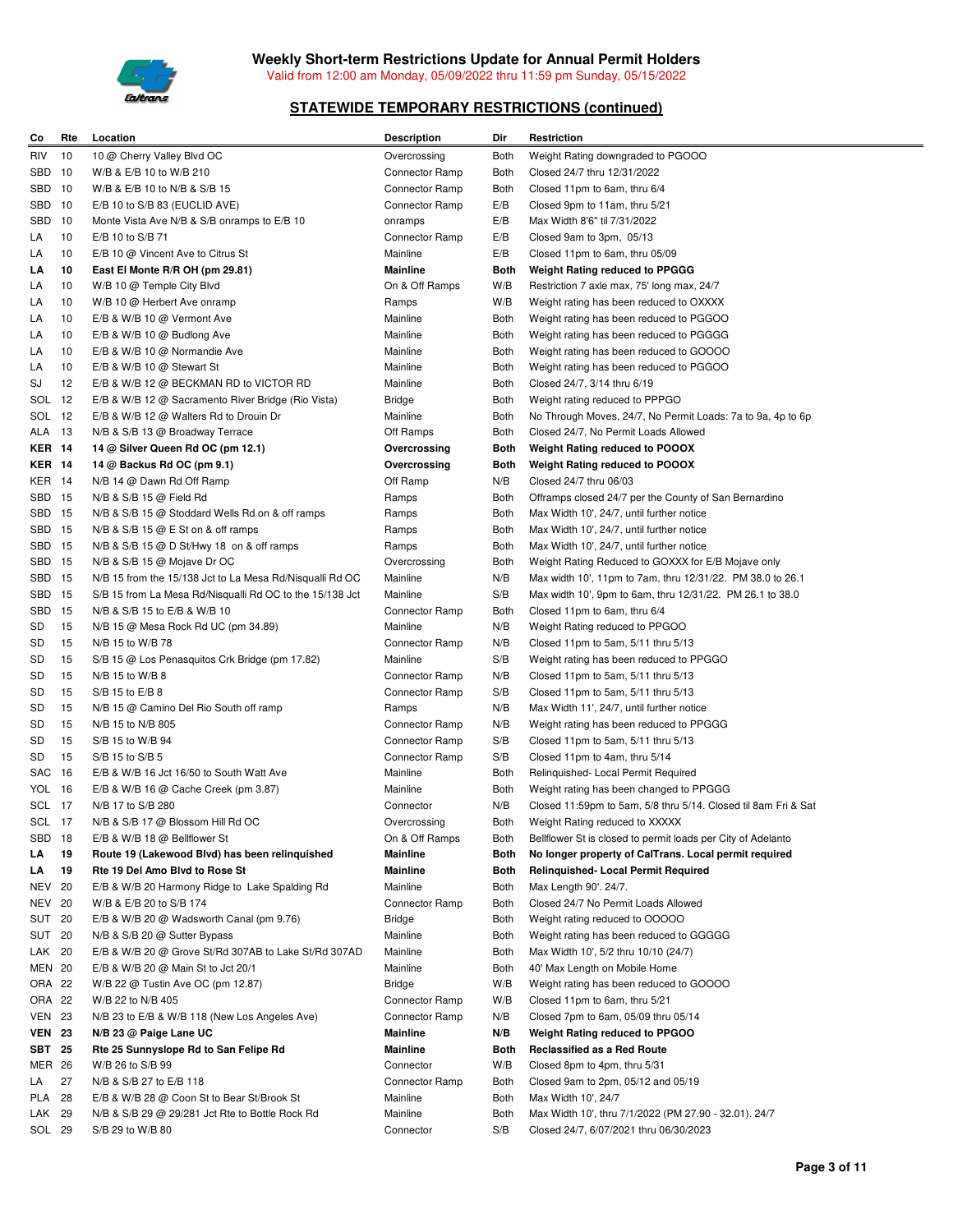

| Сo            | Rte | Location                                                 | <b>Description</b>    | Dir         | Restriction                                                                       |
|---------------|-----|----------------------------------------------------------|-----------------------|-------------|-----------------------------------------------------------------------------------|
| <b>SBD 30</b> |     | Rte 30 Riverside Ave to Highland Ave                     | Mainline              | Both        | <b>Relinquished-Local Permit Required</b>                                         |
| STA           | 33  | N/B & S/B 33 @ Hospital Creek (pm 24.83)                 | Mainline              | Both        | Weight Rating reduced to OOOOO                                                    |
| <b>FRE 33</b> |     | N/B & S/B 33 @ Main Canal Bridge (pm 69.1)               | Bridge                | Both        | Green Weight Bridge Only                                                          |
| <b>VEN 33</b> |     | N/B & S/B 33 @San Antonio Creek (pm 7.58)                | Mainline              | Both        | Weight Rating Reduced to OOOOO                                                    |
| <b>VEN 34</b> |     | <b>Rte 34 Oxnard Blvd to Rice Ave</b>                    | Mainline              | <b>Both</b> | <b>Relinquished- Local Permit Required</b>                                        |
| TEH 36        |     | E/B & W/B 36 $@$ Sacramento River (pm 41.40)             | <b>Bridge</b>         | Both        | Weight rating has been reduced to GOXXX                                           |
| <b>HUM 36</b> |     | E/B & W/B 36 Alderpoint Rd to East Leg Cannon Rd         | Mainline              | Both        | <b>Reclassified as a Red Route</b>                                                |
| <b>HUM 36</b> |     | E/B & W/B 36 @ Hely Creek (pm 11.46)                     | Bridge                | Both        | Weight rating has been reduced to GGGGG                                           |
| <b>SBD 38</b> |     | Rte 38 Bryant St (pm 8.5) to Valley of the Falls Dr      | <b>Mainline</b>       | <b>Both</b> | <b>Reclasssified as Dashed Green Route</b>                                        |
| LA            | 39  | N/B & S/B 39 @SAN GABRIEL RIVER BRIDGE                   | Mainline              | Both        | Weight Rating Changed to OOOOO                                                    |
| <b>ORA 39</b> |     | Rte 39 Stanton Blvd to 9th St                            | <b>Mainline</b>       | Both        | Relinquished- Local Permit Required                                               |
| SBD 40        |     | E/B & W/B 40 @ Colorado River Bridge (pm 154.510)        | <b>Mainline</b>       | <b>Both</b> | Weight Rating downgraded to PPOOX                                                 |
| FRE 41        |     | S/B 41 to S/B 99                                         | <b>Connector Ramp</b> | S/B         | Closed 11pm to 4am, thru 05/13. Open Friday & Saturday nights                     |
| SLO 41        |     | Rte 41 W Center St to 41/46 Jct                          | <b>Mainline</b>       | <b>Both</b> | <b>Relinquished-Local Permit Required</b>                                         |
| SLO 41        |     | Hwy 41 from Clark Rd to Creston Rd                       | Mainline              | Both        | Max width 10', 8am to 2pm, thru 5/12                                              |
| SLO 41        |     | Hwy 41 from Rancho Colina to Old Morro Rd(13.7)          | Mainline              | Both        | Max width 10', 8am to 5pm, thru 5/20. Monday thru Friday.                         |
| SLO 41        |     | Hwy 41 from Ironwood Ave to Old Morro Rd (PM 12.6)       | Mainline              | Both        | Max width 10', 8pm to 5am, thru 5/13                                              |
| KIN           | 43  | N/B & S/B 43 to E/B & W/B 198                            | <b>Connector Ramp</b> | <b>Both</b> | Closed 6pm to 6am, thru 05/27. Open Friday & Saturday nights                      |
| KIN           | 43  | S/B 43 to E/B 198                                        | Connector Ramp        | S/B         | Also Closed 9am to 2pm, 05/09 thru 05/11                                          |
| KIN           | 43  | N/B 43 to W/B 198                                        | Connector Ramp        | N/B         | Also Closed 9am to 2pm, 05/09 thru 05/11                                          |
| KER 43        |     | N/B & S/B 43 @ Stockdale Hwy                             | Mainline              | Both        | Max Width 10', Max Length 75' at Roundabout                                       |
| KER 46        |     | 46 @ Wasco R/R Up (between N/B & S/B 43 Junctions)       | Mainline              | Both        | Max Width 10' . 01/24 thru 09/30 (24/7)                                           |
| KER           | 46  | E/B & W/B 46 @ Holloway Rd/Brown Material Rd to 46/5 Jct | Mainline              | <b>Both</b> | Max Width 11', thru 12/31/2022 (24/7)                                             |
| LA            | 47  | S/B 47 to N/B 110                                        | <b>Connector Ramp</b> | S/B         | Closed 7pm to 6am, thru 05/14                                                     |
| <b>PLA 49</b> |     | Rte 49 Jct 80/49 (pm 3.03) to Elm Ave (pm 2.525)         | Mainline              | Both        | Relinquished- Local Permit Required                                               |
| AMA 49        |     | Rte 49 China St to Jct 49/16                             | Mainline              | Both        | <b>Reclassified as a Blue Route</b>                                               |
| SAC 50        |     | W/B 50 $@$ 15th St S/B On Ramp                           | On Ramp               | W/B         | Closed continuously from 11pm Fri(5/6) thru 5am Mon(5/9)                          |
|               |     |                                                          |                       |             | ALSO Closed continuously from 11pm Fri(5/13) thru 5am Mon(5/16)                   |
| SAC 50        |     | W/B 50 to N/B 5                                          | Connector             | W/B         | Closed continuously from 11pm Fri(5/6) thru 5am Mon(5/9)                          |
|               |     |                                                          |                       |             | ALSO Closed continuously from 11pm Fri(5/13) thru 5am Mon(5/16)                   |
| ORA 55        |     | $N/B$ 55 to $N/B$ 5                                      | Connector Ramp        | N/B         | Closed 11pm to 5am, thru 5/21. Closed til 7am Sat. Open Sat & Sun nights          |
| ORA 55        |     | N/B 55 to S/B 1                                          | Connector Ramp        | N/B         | Closed 9pm to 5am, 5/11 thru 5/13                                                 |
| <b>ORA 55</b> |     | Rte 55 Finley Ave to Newport Beach Channel               | Mainline              | Both        | Relinquished- Local Permit Required                                               |
| SD            | 56  | E/B 56 to N/B 15                                         | Connector Ramp        | E/B         | Closed 9pm to 5am, 5/11 thru 5/13                                                 |
| LA            | 57  | N/B 57 @ Pathfinder On & Off Ramps                       | On & Off Ramps        | N/B         | Closed 24/7 from thru 05/20                                                       |
| <b>KER 58</b> |     | Business 58                                              | Mainline              | <b>Both</b> | Relinquished- Local Permit Required                                               |
| <b>KER 58</b> |     | 58 @ Gephart Rd OC (pm 137.8)                            | Overcrossing          | Both        | Weight Rating changed to PPGOO                                                    |
| <b>KER 58</b> |     | 58 @ 20 Mule Team Rd OC (pm 136.3)                       | Overcrossing          | Both        | <b>Weight Rating reduced to POOOX</b>                                             |
| <b>KER 58</b> |     | 58 @ Sand Canyon Rd Offramps                             | Off Ramps             | Both        | 24 hrs prior to traveling in Tehachapi must call city @ 661-822-2222 for approval |
| <b>KER 58</b> |     | 58 @ Tehachapi Blvd Offramps                             | Off Ramps             | Both        | 24 hrs prior to traveling in Tehachapi must call city @ 661-822-2222 for approval |
| <b>KER 58</b> |     | 58 @ Mills St Offramps                                   | Off Ramps             | Both        | 24 hrs prior to traveling in Tehachapi must call city @ 661-822-2222 for approval |
| <b>KER 58</b> |     | W/B 58 (Rosedale Hwy/178)                                | <b>Connector Ramp</b> | W/B         | Closed 10pm to 5am, 05/09 thru 05/13                                              |
| <b>KER 58</b> |     | Rte 58 Rosedale Hwy/Mohawk St to Tracy Ave               | <b>Mainline</b>       | <b>Both</b> | <b>Relinquished-Local Permit Required</b>                                         |
| SLO           | 58  | E/B & W/B 58 @ El Camino Real                            | <b>Surface Street</b> | Both        | be advised of Legal Weight bridge between Acunsion Rd and Santa Margarita Rd      |
| <b>MER 59</b> |     | S/B 59 @ Branch of Black Rascal Canal (pm 16.01)         | Mainline              | S/B         | Green Weight Only                                                                 |
| MER           | -59 | N/B & S/B 59 TO N/B & S/B 99                             | Connector Ramp        | <b>Both</b> | Closed 8pm to 6am, thru 5/14                                                      |
| <b>RIV</b>    | 60  | W/B 60 @ 60/10 Jct to Gilman Spring Rd OC                | Mainline              | W/B         | Closed 10pm to 5am, thru 6/4                                                      |
| RIV           | 60  | W/B 60 @ BEAUMONT R/R OH (pm 30.24)                      | <b>Bridge</b>         | W/B         | Weight Rating reduced to PGGGG                                                    |
| RIV           | 60  | E/B & W/B 60 @ Gilman Springs Rd OC                      | Overcrossing          | Both        | Weight rating has been reduced to PPPOO                                           |
| RIV           | 60  | E/B & W/B 60 @ Market St. On & Offramps                  | Ramps                 | Both        | No trucks allowed on Market St                                                    |
| LA            | 60  | 60 @ Hacienda Blvd UC (PM 15.9)                          | <b>Mainline</b>       | Both        | Weight Rating has been reduced to PGGGG                                           |
| LA            | 60  | W/B 60 @ Fawcett Ave N/B Off Ramp                        | Off Ramp              | W/B         | Max Width 11' - 05/28/2021 thru 01/19/2023                                        |
| LA            | 60  | E/B 60 to S/B Rosemead Blvd (rte 164) Off Ramp           | Off Ramp              | E/B         | Max Width 11' & Max Length 75' - 05/28/2021 thru 01/19/2023                       |
| YUB           | 65  | N/B & S/B 65 @ Dry Creek                                 | <b>Structure</b>      | Both        | Weight Rating has been reduced to OOOOO                                           |
| SBD           | 66  | Rte 66 Towne Ave to Pepper Ave                           | Mainline              | <b>Both</b> | <b>Relinquished- Local Permit Required</b>                                        |
| LA            | 66  | Rte 66 Towne Ave to San Bernardino Co line               | <b>Mainline</b>       | <b>Both</b> | Relinquished- Local Permit Required                                               |
| MON 68        |     | W/B & E/B 68 from the 68/1 Jct (South) to Forest Ave     | Mainline              | Both        | Max width 11', 8pm to 6am, thru 5/20                                              |
| PLU 70        |     | E/B & W/B 70 @ BIG GRIZZLY CREEK BRIDGE                  | Mainline              | Both        | Weight rating has been reduced to PGGGG                                           |
| PLU           | 70  | E/B & W/B 70 @ Elephant Butte Tunnel                     | Mainline              | Both        | Max Vert Clearance 12' 8" until further notice                                    |
| <b>BUT 70</b> |     | Rte 70 @ N Fork Feather River (Pulga Br pm 40.99)        | <b>Mainline</b>       | <b>Both</b> | Weight rating has been changed to PGOOO                                           |
| <b>BUT 70</b> |     | E/B & W/B 70 & Garden Drive OC                           | Overcrossing          | Both        | Garden Drive Overcrossing closed until further notice                             |
|               |     |                                                          |                       |             |                                                                                   |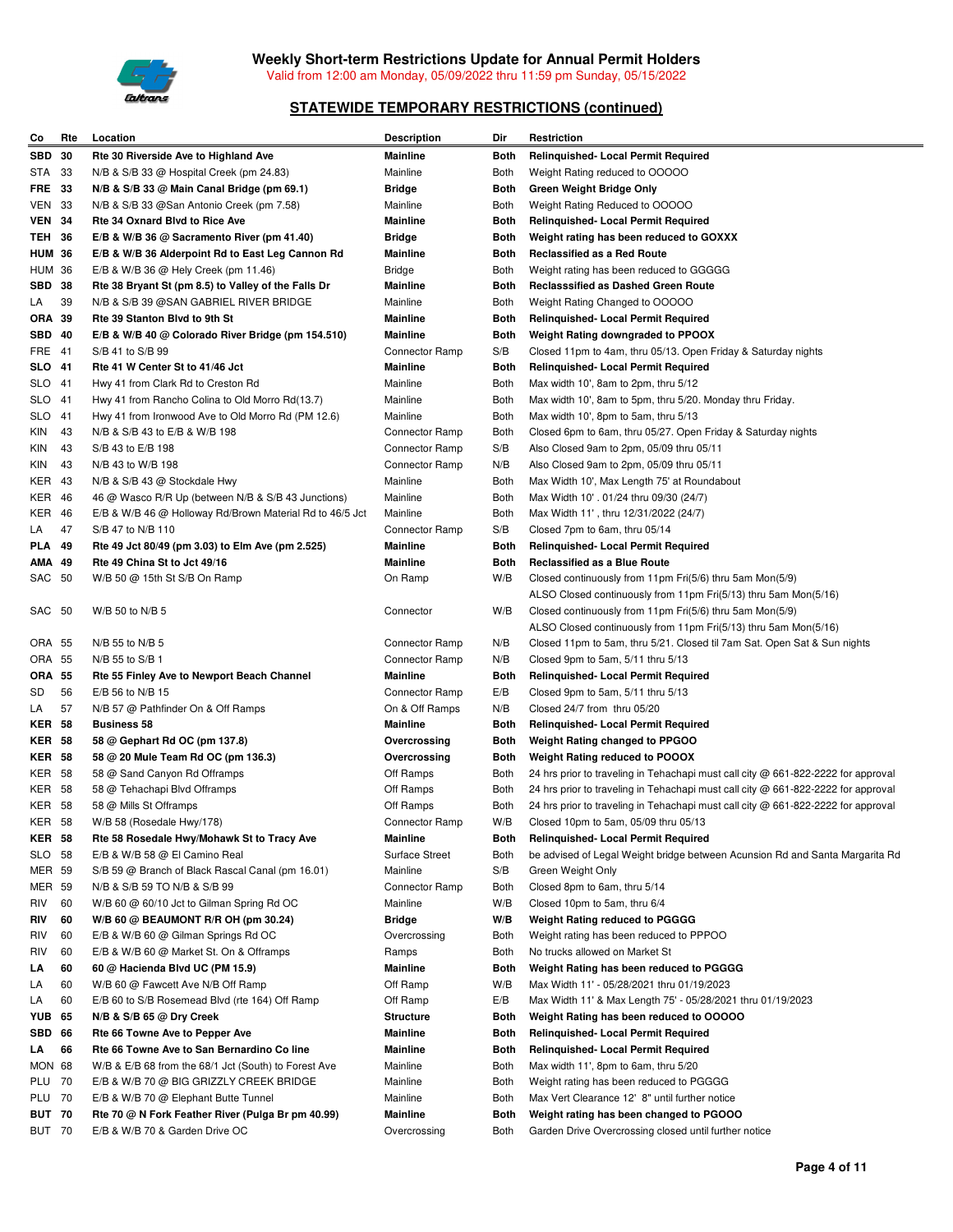

| Co            | Rte  | Location                                               | Description    | Dir         | Restriction                                                                 |
|---------------|------|--------------------------------------------------------|----------------|-------------|-----------------------------------------------------------------------------|
| <b>YUB 70</b> |      | N/B & S/B 70 @ South Honcut Creek                      | Mainline       | Both        | Weight Rating reduced to OOOOO                                              |
| <b>YUB 70</b> |      | E/B & W/B 70 @ Laurellen Rd to South Honcut Creek      | Mainline       | Both        | Max Width 10', 3/12 thru 12/31/2023 (24/7)                                  |
| <b>YUB 70</b> |      | E/B & W/B 70 @ Feather River Blvd (Linda) UC           | Undercrossing  | Both        | Max width 11'-4" 24/7 thru 9/16/2022                                        |
| YUB           | - 70 | E/B 70 @ Feather River Blvd N/B Off Ramp               | Off Ramp       | E/B         | Max width 11'-4" 24/7 thru 9/16/2022                                        |
| <b>YUB 70</b> |      | E/B 70 @ Feather River Blvd S/B On Ramp                | On Ramp        | E/B         | Max width 11'-4" 24/7 thru 9/16/2022                                        |
| <b>YUB 70</b> |      | W/B 70 @ Feather River Blvd N/B On Ramp                | On Ramp        | W/B         | Max width 11'-4" 24/7 thru 9/16/2022                                        |
| SBD           | 71   | N/B 71 to W/B 142                                      | Connector Ramp | N/B         | Closed 9am to 3pm, thru 5/14                                                |
| LA            | 72   | Rte 72 Van Norman Rd to Paramount Blvd                 | Mainline       | Both        | Relinquished- Local Permit Required                                         |
| LA            | 72   | Rte 72 San Gabriel River to Esperanza Blvd             | Mainline       | <b>Both</b> | Relinquished- Local Permit Required                                         |
| ORA 73        |      | N/B 73 to N/B 405                                      | Connector Ramp | N/B         | Closed 11pm to 7am, thru 5/14                                               |
| ORA 73        |      | N/B 73 to N/B 55                                       | Connector Ramp | N/B         | Closed 11pm to 5am, thru 5/13                                               |
| ORA 73        |      | N/B 73 to S/B 55                                       | Connector Ramp | N/B         | Closed 9pm to 5am, thru 5/21                                                |
| ORA 73        |      | S/B 73 to S/B 55                                       | Connector Ramp | S/B         | Closed 11pm to 5am, thru 5/20                                               |
| RIV           | 74   | Rte 74 Natl Monument Visitor Center to Jct 111/74      | Mainline       | Both        | Relinquished- Local Permit Required                                         |
| RIV           | 74   | Rte 74 7th St to Wilkerson Ave                         | Mainline       | Both        | Relinquished- Local Permit Required                                         |
| SD            | 76   | W/B & E/B 76 from South Grade Rd to Pankey Rd          | Mainline       | Both        | Max width 10', 9pm to 5am, 5/9 thru 5/13                                    |
| IMP           | 78   | Rte 78U Jct 78/86 to Jct 78/78U/111                    | Mainline       | Both        | Relinquished- Local Permit Required                                         |
| IMP           | 78   | E/B & W/B 78 @ Palo Verde Outfall                      | Undercrossing  | Both        |                                                                             |
|               | 78   |                                                        |                |             | Weight rating is XXXXX                                                      |
| SD            |      | W/B & E/B 78 from B St to Main St/Washington St        | Mainline       | Both        | Closed continuously (24/7) beginning $5/8$ @ 8pm until $5/11$ @ 5pm         |
| <b>RIV</b>    | 79   | N/B & S/B 79 @ POURROY RD to THOMPSON RD/LEON RD       | Mainline       | Both        | Closed 8am to 3pm, 5/8 thru 5/14                                            |
| SD            | 79   | S/B 79 to W/B 8                                        | Connector Ramp | S/B         | Closed 9pm to 5am, thru 5/20. Closed til 11am Weekends                      |
| PLA           | 80   | E/B & W/B 80 $@$ Drum Forebay OC (pm 49)               | Structure      | Both        | Weight rating reduced to PPGOO                                              |
| <b>PLA</b>    | 80   | E/B & W/B 80 @ Crystal Springs OC to Drum Forebay OC   | Mainline       | Both        | Closed 8pm to 8am, 5/9 thru 5/13                                            |
| PLA           | 80   | E/B & W/B 80 @ Secret Town Rd OC (pm 38.347)           | Overcrossing   | Both        | Weight rating has been reduced to PGGOO                                     |
| PLA           | 80   | E/B & W/B 80 @ Bowman UC (pm 20.13)                    | Undercrossing  | Both        | Weight rating has been changed to PPPPP                                     |
| PLA           | 80   | E/B & W/B 80 @ Douglas Blvd                            | On & Off Ramps | Both        | Closed 24/7 No Permit Loads Allowed                                         |
| SOL 80        |      | E/B & W/B 80 @ Pitt School Rd OC (pm 36.91)            | Overcrossing   | Both        | Weight rating has been reduced to PPGOO                                     |
| SOL 80        |      | E/B & W/B 80 to N/B 505                                | Connector      | Both        | Closed 9pm to 5am, 5/9 thru 5/14                                            |
| SOL 80        |      | W/B 80 @ Redwood St S/B Off Ramp                       | Off Ramp       | W/B         | Closed 24/7, 5/16/2022 thru 8/31/2022                                       |
| SOL 80        |      | E/B 80 @ Redwood St N/B Off Ramp                       | Off Ramp       | E/B         | Closed 24/7, 5/16/2022 thru 8/31/2022                                       |
| SOL 80        |      | E/B & W/B 80 @ Redwood St OC                           | Overcrossing   | Both        | Closed 24/7, 5/16/2022 thru 8/31/2022                                       |
| SOL 80        |      | W/B 80 @ Redwood St N/B On Ramp                        | On Ramp        | W/B         | Closed 24/7, 5/16/2022 thru 8/31/2022                                       |
| SOL 80        |      | E/B 80 @ Redwood St S/B On Ramp                        | On Ramp        | E/B         | Closed 24/7, 5/16/2022 thru 8/31/2022                                       |
| SOL 80        |      | 80 @ Tennessee St OC (pm 3.5)                          | Overcrossing   | Both        | <b>Weight Rating reduced to PGGGG</b>                                       |
| SOL 80        |      | 80 @ Springs Rd OC                                     | Overcrossing   | Both        | Weight Rating reduced to POOOO                                              |
| SOL 80        |      | W/B 80 @ Georgia St S/B Off Ramp                       | Off Ramp       | W/B         | Closed 24/7, 1/17 thru 5/19                                                 |
| SOL 80        |      | E/B & W/B 80 @ Georgia St OC                           | Overcrossing   | Both        | Closed 24/7, 1/17 thru 5/19                                                 |
| SOL 80        |      | E/B & W/B 80 @ Benicia Rd OC (pm 2.44)                 | Overcrossing   | Both        | Weight rating has been changed to PGGGG                                     |
| SOL 80        |      | W/B 80 @ Maritime Academy Dr / Sequoia St On Ramp      | On Ramp        | W/B         | Closed 24/7, 6/07/2021 thru 06/30/2023                                      |
| SOL 80        |      | E/B 80 @ Carquinez Bridge Toll Plaza                   | Bridge         | E/B         | All Permit loads Call 15 Minutes Prior to Arrival (707) 648-4127            |
| ALA 80        |      | W/B 80 @ Buchanan St UC to Gilman St UC                | Mainline       | W/B         | Closed 11pm to 4am, 5/9 thru 5/10                                           |
| ALA 80        |      | W/B 80 @ Gilman St to Gilman St POC                    | Mainline       | W/B         | Closed 11pm to 4am, 5/9 thru 5/10                                           |
| ALA 80        |      | E/B 80 @ University Ave OC to Gilman St UC             | Mainline       | E/B         | Closed 1am to 5am, 5/12                                                     |
| SCL 82        |      | Rte 82 Monterey Rd @ Jct 82/101 to Jct 82/880          | Mainline       | Both        | Relinquished- Local Permit Required                                         |
| ALA 84        |      | S/B 84 to N/B 680                                      | Connector      | S/B         | Closed 9pm to 2pm, 5/2 thru 5/14. Open Sat & Sun nights                     |
| ALA           | 84   | S/B 84 to S/B 680                                      | Connector      | S/B         | Closed 11pm to 4am, 5/2 thru 5/14. Open Sat & Sun nights                    |
| ALA 84        |      | N/B & S/B 84 @ Palomares Rd to East Brightside Tunnel  | Mainline       | Both        | Max Width 8' 6" & Max Length 75', 2/9/21 thru 7/21/23. (PM 13.0 - 13.6)     |
| ALA           | 84   | N/B & S/B 84 @ Palomares Rd to East Brightside Tunnel  | Mainline       | Both        | Closed 8pm to 5am, 5/2 thru 5/14. Closed til 8am Sat. Open Sat & Sun nights |
| RIV           | 86   | Rte 86 @ 86/86S Jct to Harrison St                     | Mainline       | <b>Both</b> | <b>Relinquished- Local Permit Required</b>                                  |
| IMP           | 86   | N/B & S/B 86 Treshill Rd to Ralph Rd                   | Mainline       | Both        | Relinquished- Local Permit Required                                         |
| ALP           | 88   | E/B & W/B 88 $\omega$ W. Fork Carson River (pm 12.46)  | Bridge         | Both        | Weight rating has been reduced to GOOOO                                     |
| AMA 88        |      | E/B & W/B 88 @ Rocky Creek Bridge (pm 16.66)           | Bridge         | Both        | Green Weight Only                                                           |
| <b>SHA 89</b> |      | N/B & S/B 89 @ Jct 89/299 to Co Rd A19                 | Mainline       | Both        | <b>Reclassified as a Red Route</b>                                          |
| <b>NEV 89</b> |      | N/B & S/B 89 @ Donner Creek R/R UP                     | Mainline       | Both        | Max Width 10', 24/7                                                         |
| ALP           | 89   | N/B & S/B 89 @ W Fork Carson River (Picketts Junction) | Bridge         | Both        | Weight rating has been reduced to XXXXX                                     |
| ALP           | 89   | N/B & S/B 89 @ West Fork Carson River (Alpine Village) | Bridge         | Both        | Weight rating has been reduced to GGGGG                                     |
| RIV           | 91   | E/B & W/B 91 @ Arlington Ave UC (pm 17.819)            | Mainline       | Both        | Weight rating has been reduced to PPGOO                                     |
| RIV           | 91   | E/B & W/B 91 @ Adams St.                               | Ramps          | Both        | Per City of Riverside, No Permit Loads on Adams St                          |
| RIV           | 91   | E/B & W/B 91 @ Buchanan St (pm 10.285)                 | Overcrossing   | Both        | Weight Rating Reduced to XXXXX                                              |
| RIV           | 91   | E/B 91 to N/B 71                                       | Connector Ramp | E/B         | Closed 24/7 until further notice                                            |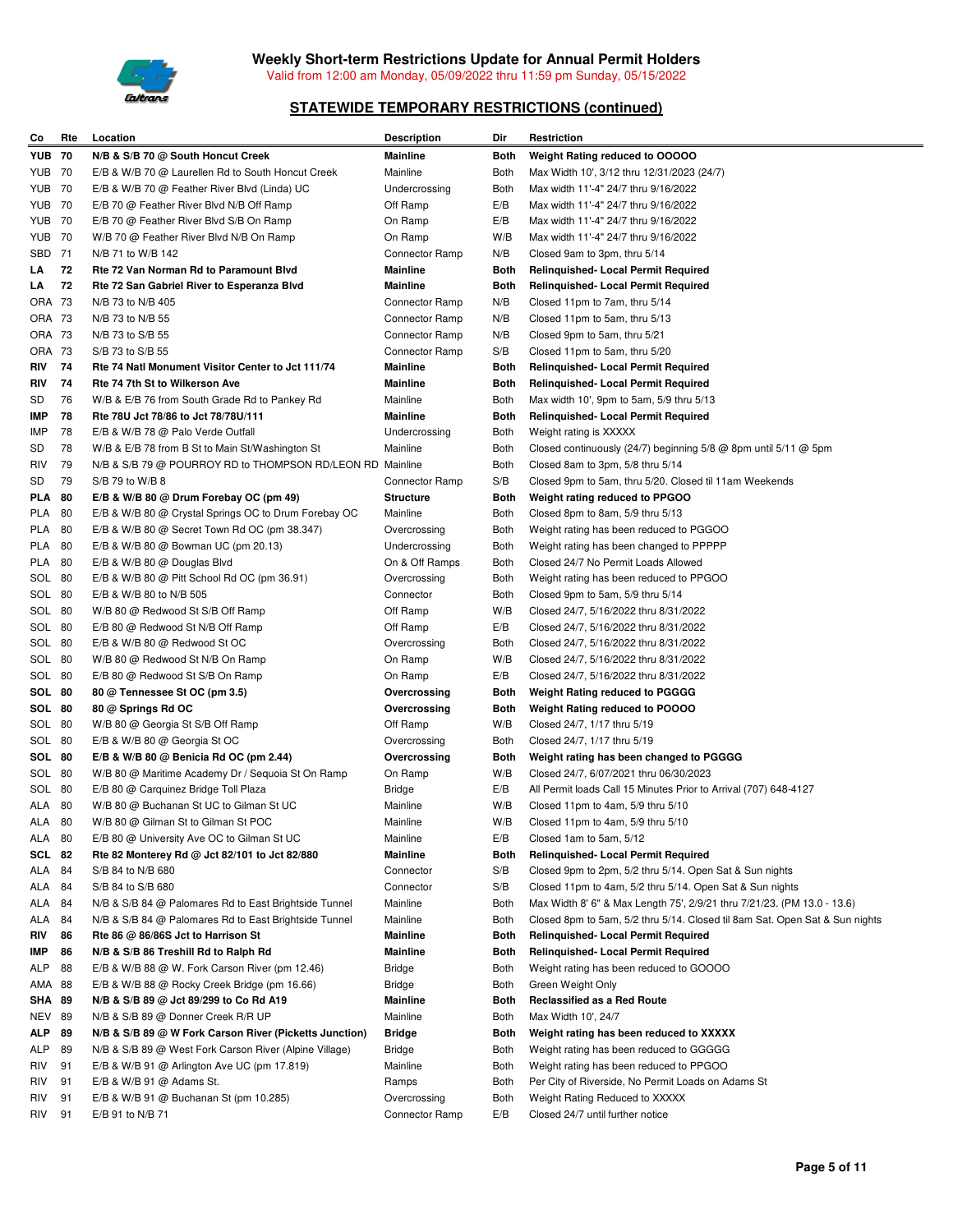

 **Weekly Short-term Restrictions Update for Annual Permit Holders**  Valid from 12:00 am Monday, 05/09/2022 thru 11:59 pm Sunday, 05/15/2022

| Co             | Rte | Location                                                                      | <b>Description</b>    | Dir         | Restriction                                                       |
|----------------|-----|-------------------------------------------------------------------------------|-----------------------|-------------|-------------------------------------------------------------------|
| ORA 91         |     | W/B 91 to S/B 241                                                             | Connector Ramp        | W/B         | Closed 8pm to 5am, thru 5/21                                      |
|                |     |                                                                               |                       |             | ALSO Closed continuously (24/7) starting 5/7 @ 8pm thru 5/9 @ 5am |
| ORA 91         |     | E/B & W/B 91 @ Weir Canyon Exit Ramp                                          | Ramps                 | Both        | All Trucks Prohibited on Weir Canyon South of Rte. 91             |
| ORA 91         |     | $E/B$ & W/B 91 to $E/B$ 90 (Imperial Hwy)                                     | <b>Connector Ramp</b> | Both        | All Trucks Prohibited on Imperial Hwy South of Rte. 91            |
| ORA 91         |     | W/B 91 to N/B & S/B 5                                                         | <b>Connector Ramp</b> | W/B         | Closed 10pm to 5am, 5/12 thru 5/13                                |
| LA             | 91  | E/B & W/B 91 @ 19 (Lakewood Blvd) UC (PM 14.6)                                | <b>Mainline</b>       | Both        | Weight Rating has been reduced to PGGGG                           |
| LA             | 91  | E/B & W/B 91 to N/B & S/B 110                                                 | <b>Connector Ramp</b> | <b>Both</b> | Closed 8pm to 6am, thru 05/14                                     |
| <b>ALA</b>     | 92  | 92 (Jackson St) relinquished East of Santa Clara St                           | <b>Mainline</b>       | <b>Both</b> | No longer property of CalTrans. Local permit required             |
| SD             | 94  | E/B & W/B 94 @ Avocado Blvd OC                                                | Overcrossing          | <b>Both</b> |                                                                   |
|                |     |                                                                               |                       |             | Weight rating has been reduced to PPPPG                           |
| SD             | 94  | E/B 94 to N/B & S/B 125                                                       | <b>Connector Ramp</b> | E/B         | Closed 9pm to 5am, 5/12 thru 5/14                                 |
| SD             | 94  | W/B 94 to N/B & S/B 805                                                       | <b>Connector Ramp</b> | W/B         | Closed 11pm to 5am, thru 5/13. Open Fri & Sat nights              |
| SD             | 94  | W/B 94 to S/B 15                                                              | <b>Connector Ramp</b> | W/B         | Closed 24/7 to permit loads                                       |
| SIS            | 96  | E/B & W/B 96 @ Jct 96/263 to Elliott Creek                                    | <b>Mainline</b>       | <b>Both</b> | <b>Reclassified as a Red Route</b>                                |
| SIS            | 96  | E/B & W/B 96 @ Seiad Creek (pm 60.17)                                         | Mainline              | Both        | Weight rating has been changed to PGGOO                           |
| <b>HUM 96</b>  |     | E/B & W/B 96 @ Slate Creek (pm 29.92)                                         | <b>Bridge</b>         | Both        | Weight rating has been changed to OOOOO                           |
| <b>HUM 96</b>  |     | E/B & W/B 96 @ Bluff Creek Bridge (pm 28.9)                                   | Mainline              | Both        | Weight rating has been changed to PPPPP                           |
| <b>HUM 96</b>  |     | E/B & W/B 96 @ Rock Chute Viaduct (pm 16.76)                                  | Mainline              | Both        | Weight rating has been changed to PPGOO                           |
| <b>HUM 96</b>  |     | E/B & W/B 96 @ Trinity River (pm 12.259)                                      | Mainline              | Both        | Weight Rating Reduced to PGOXX                                    |
| <b>HUM 96</b>  |     | E/B & W/B 96 @ Willow Creek Bridge (pm 0.24)                                  | <b>Bridge</b>         | Both        | Weight rating has been changed to PPPPP                           |
| SUT 99         |     | N/B & S/B 99 @ Eager Rd OC (pm 33.95)                                         | Overcrossing          | Both        | Weight Rating Reduced to PPPPG                                    |
| SAC 99         |     | S/B 99 to N/B 5                                                               | Connector             | S/B         | Closed 9pm to 5am, thru 5/13. Open Fri & Sat nights               |
| <b>SAC</b>     | 99  | N/B & S/B 99 @ Simmerhorn Rd OC (pm 1.57)                                     | Overcrossing          | <b>Both</b> | Weight rating has been reduced to PPGOO                           |
| SJ             | 99  | S/B 99 @ South Channel Dry Creek (pm 38.51) Galt                              | <b>Bridge</b>         | S/B         | Weight rating is OOOOO                                            |
| SJ             | 99  | N/B & S/B 99@ RTE12/99 SEP. to TURNER RD OC                                   | Mainline              | Both        | Closed 11pm to 5am, thru 5/21                                     |
| SJ             | 99  | N/B 99 @ Beckman Rd On Ramp                                                   | On Ramp               | N/B         | Closed 24/7, 4/5 thru 7/5                                         |
| SJ             | 99  | 99 @ Armstrong Rd OC (pm 27.5)                                                | Overcrossing          | <b>Both</b> | <b>Weight Rating reduced to POOOX</b>                             |
| SJ             | 99  | 99 @ Morada LN OC                                                             | Overcrossing          | Both        | Weight Rating downgraded to POOOO                                 |
| SJ             | 99  | S/B 99 @ Waterloo Rd/Stockton Diverting Canal pm 20.12                        | <b>Mainline</b>       | S/B         | <b>Closed until further notice</b>                                |
| <b>MER 99</b>  |     | 99 @ Applegate Road OC                                                        | Overcrossing          | <b>Both</b> | Weight Rating downgraded to PGOOO                                 |
| <b>MER 99</b>  |     | N/B & S/B RTE 99 TO N/B & S/B RTE 59                                          | Connector Ramp        | Both        | Closed 8pm to 6am, thru 5/14                                      |
| <b>MER 99</b>  |     | N/B & S/B 99 to E/B & W/B 140                                                 | Connector Ramp        | Both        | Closed 8pm to 6am, thru 5/14                                      |
| <b>MER 99</b>  |     | Childs Ave U/C                                                                | Mainline              | N/B         | 11-0 Max width: Restricted 24/7 thru 5/31                         |
| <b>FRE</b> 99  |     | S/B 99 to S/B 41                                                              | Connector Ramp        | S/B         | Closed 11pm to 5am, thru 05/13                                    |
| FRE 99         |     | N/B 99 to N/B 41                                                              | Connector Ramp        | N/B         | Closed 11pm to 5am, thru 05/13                                    |
| FRE 99         |     | N/B 99 @ Merced St Off Ramp                                                   | Off Ramp              | N/B         | Closed 24/7 thru 07/31                                            |
| <b>FRE</b> 99  |     | N/B 99 @ Manning Ave Off & On Ramps                                           | Off & On Ramps        | N/B         | Closed 24/7 thru 07/30                                            |
| TUL            | 99  | N/B & S/B 99 @ Betty Dr OC                                                    | Overcrossing          | <b>Both</b> | Overcrossing closed until further notice                          |
| TUL            | 99  | N/B & S/B 99 @ Tagus OC                                                       | Overcrossing          | Both        | Weight rating has been reduced to PGOOX                           |
| TUL            | 99  | N/B 99 @ J St / South Tagus On Ramp                                           | On Ramp               | N/B         | Closed 24/7 thru 12/31                                            |
| <b>TUL 99</b>  |     | S/B 99 @ J St Off Ramp                                                        | Off Ramp              | S/B         | Closed 24/7 thru 12/31                                            |
| TUL            | 99  | N/B & S/B 99 to E/B & W/B 137 (Tulare Ave)                                    | Connector Ramp        | Both        | Closed 6am to 2pm, thru 05/13                                     |
| <b>TUL 99</b>  |     | N/B & S/B 99 @ Ave 96 to Ave 100/Court St                                     | Mainline              | Both        | Closed 9pm to 6am, 05/09 thru 05/13                               |
| KER 99         |     | N/B & S/B 99 @ Planz Rd (pm 21.6)                                             | Overcrossing          | Both        | Weight rating has been changed to PGOOO                           |
| <b>KER 99</b>  |     | N/B 99 to E/B & W/B 223                                                       | <b>Connector Ramp</b> | N/B         | Closed 24/7, thru 05/20.                                          |
| DN             | 101 |                                                                               | Mainline              | <b>Both</b> | Weight Rating downgraded to PPGGG                                 |
|                | 101 | 101 @ Rowdy Creek (PM 39.63)<br>N/B & S/B 101 @ Smith River Bridge (PM 36.06) |                       |             |                                                                   |
| DN             |     |                                                                               | <b>Bridge</b>         | Both        | Weight Rating downgraded to GGGGG                                 |
| DN             | 101 | N/B & S/B 101 @ Hamilton Rd to Rudisill Rd                                    | Mainline              | Both        | Max Width 11' and Max Length 75' thru 09/30/22 (24/7)             |
| HUM 101        |     | $N/B$ & S/B 101 @ Jones Slough (pm 88.87)                                     | Structure             | Both        | Weight rating has changed OOOXX                                   |
| <b>HUM 101</b> |     | N/B & S/B 101 @ Palmer Blvd UC (pm 62.229)                                    | Undercrossing         | Both        | Weight rating has been reduced to PPGGG                           |
| <b>HUM 101</b> |     | N/B & S/B 101 @ Eel River Bridge (pm 48.685)                                  | <b>Bridge</b>         | Both        | Weight rating has changed to PPPGO                                |
| <b>HUM 101</b> |     | N/B & S/B 101 @ Jordan Rd Sep (101/254) (pm 45.90)                            | <b>Bridge</b>         | Both        | Weight rating has been reduced to PPGGG                           |
| <b>HUM 101</b> |     | N/B & S/B 101 @ South Fork Eel River Bridge                                   | <b>Bridge</b>         | Both        | Weight rating has been increased to PPGGO                         |
| <b>HUM 101</b> |     | N/B & S/B 101 @ Salmon Crk Rd OC (pm 25.01)                                   | Overcrossing          | Both        | Weight rating has been reduced to PGGGG                           |
| <b>HUM 101</b> |     | N/B & S/B 101 @ Dimmick Rd UC (pm 19.698)                                     | Undercrossing         | Both        | Weight rating has been reduced to PGGGG                           |
| HUM 101        |     | N/B & S/B 101 @ So Fork Eel River Br & Sep (101/254)                          | Mainline              | Both        | Max Width 11', 11/10/2020 thru 8/01/2022 (24/7)                   |
| <b>HUM 101</b> |     | N/B & S/B 101 @ Jct 101/1 (Leggett) to BeN/Bow Dr                             | Mainline              | Both        | 40' Max Length for Mobile Homes, 24/7.                            |
| <b>MEN 101</b> |     | N/B & S/B 101 @ Masonite Rd (Presswood OH)                                    | Mainline              | Both        | Weight Rating Reduced to PGOOO                                    |
| <b>MEN 101</b> |     | N/B & S/B 101 @ Ford Rd (Presswood OH)                                        | Mainline              | Both        | Weight Rating Reduced to PGOOO                                    |
| <b>MEN 101</b> |     | N/B & S/B 101 @ Russian River                                                 | Structure             | Both        | Weight rating has been reduced to PGGOO                           |
| SON 101        |     | N/B & S/B 101 @ Lytton Springs Rd UC                                          | Undercrossing         | <b>Both</b> | Weight rating has been changed to PPPPP                           |
| SON 101        |     | N/B & S/B 101 @ 4th St UC (pm SON 20.095)                                     | Mainline              | <b>Both</b> | Weight Rating reduced to PGOOO                                    |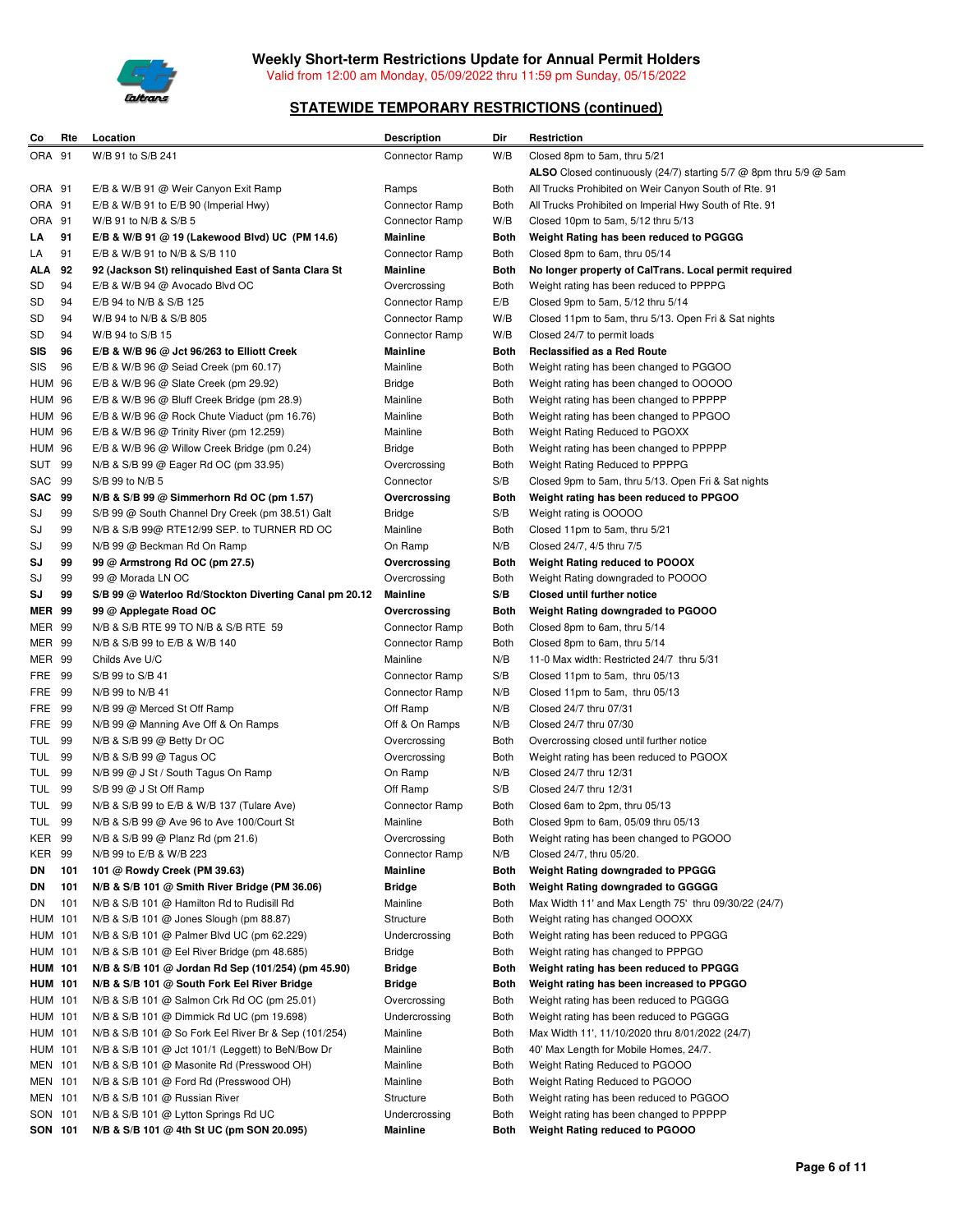

| Co                | Rte | Location                                                 | <b>Description</b>    | Dir  | Restriction                                                                      |
|-------------------|-----|----------------------------------------------------------|-----------------------|------|----------------------------------------------------------------------------------|
| <b>MRN 101</b>    |     | Rte 101 @ Ignacio Blvd/Bell Marin Keys Blvd              | Overcrossing          | Both | Weight Rating reduced to POOOO                                                   |
| MRN 101           |     | N/B & S/B 101 & Lucas Valley Rd                          | Undercrossing         | Both | Vertical Clearance 14' 1, DO NOT USE                                             |
| MRN 101           |     | N/B 101 @ Irwin St Off Ramp (Central San Rafael)         | Off Ramp              | N/B  | Closed until further notice                                                      |
| MRN 101           |     | N/B 101 @ 2nd St Off Ramp (Central San Rafael)           | Off Ramp              | N/B  | Closed until further notice                                                      |
| MRN 101           |     | N/B 101 @ Sir Francis Drake W/B Off Ramp                 | Off Ramp              | N/B  | Off Ramp Vertical Clearance 13', DO NOT USE                                      |
| SF                | 101 | N/B & S/B 101 @ Golden Gate Bridge                       | Bridge                | Both | Legal Weight Only (XXXXX)                                                        |
| SF                | 101 | N/B 101 to N/B & S/B 280                                 | Connector             | N/B  | Closed 11:59pm to 5am, thru 5/14. Open Sat night                                 |
| SF                | 101 | S/B 101 to S/B 280                                       | Connector             | S/B  | Closed 1am to 5am, 5/9 thru 5/14. Closed til 6am Sat                             |
| SM                | 101 | 101@ Sierra Point Pkwy OH/UC (pm 23.7)                   | Mainline              | Both | Weight Rating reduced to POOOO                                                   |
| SM                | 101 | S/B 101 to W/B 380                                       | <b>Connector Ramp</b> | S/B  | Weight Rating reduced to PGGGG                                                   |
| SМ                | 101 | S/B 101 @ Produce Ave On Ramp to San Bruno Ave OC        | Mainline              | S/B  | Closed 1am to 6am, 5/15                                                          |
| SM                | 101 | N/B 101 to W/B 380                                       | <b>Connector Ramp</b> | N/B  | <b>Weight Rating reduced to PGOOX</b>                                            |
| SCL               | 101 | S/B 101 @ De La Cruz Blvd W/B Off Ramp                   | Off Ramp              | S/B  | Closed continuously from 8pm Sat(5/14) thru 5am Mon(5/16)                        |
| SCL               | 101 | S/B 101 @ Trimble Rd W/B On Ramp                         | On Ramp               | S/B  | Closed continuously from 9pm Fri(5/13) thru 5am Mon(5/16)                        |
| SCL               | 101 | N/B 101 @ De La Cruz Blvd E/B On Ramp                    | On Ramp               | N/B  | Closed continuously from 7pm Fri(5/13) thru 5am Mon(5/16)                        |
| SCL               | 101 | S/B 101 @ Trimble Rd E/B Off Ramp                        | Off Ramp              | S/B  | Closed continuously from 7pm Fri(5/13) thru 5am Mon(5/16)                        |
| SCL 101           |     | S/B 101 to S/B 87                                        | Connector             | S/B  | Closed 1am to 5am, 5/10 thru 5/14                                                |
| SCL 101           |     | N/B 101 @ Silver Creek Valley Rd W/B On Ramp             | On Ramp               | N/B  | Max Width 10', 5/12 thru 9/30 (24/7)                                             |
| <b>MON 101</b>    |     | N/B & S/B 101 @ First St to Central Ave (near King City) | Mainline              | Both | Max Width 9' thru 6/30/2022. (24/7)                                              |
| MON 101           |     | N/B 101 @ Jolon Rd/Co Rd G18 W/B off & E/B on ramp       | Ramps                 | N/B  | No permit loads allowed. Structures less than 14' high.                          |
| MON 101           |     | S/B 101 @ Jolon Rd/Co Rd G18 E/B off & W/B on ramp       | Ramps                 | S/B  | No permit loads allowed. Structures less than 14' high.                          |
| MON 101           |     | N/B & S/B 101 @ Jolon Rd (South Jct) UC                  | Undercrossing         | Both | No permit loads allowed. Structure is less than 14' high.                        |
| SLO 101           |     | N/B 101 @ South Paso Robles R/R OH                       | Mainline              | N/B  | Weight rating has been reduced to PGOXX                                          |
| SLO 101           |     | S/B 101 @ South Paso Robles R/R OH                       | Mainline              | S/B  | Weight rating has been reduced to POOXX                                          |
| SLO 101           |     | S/B 101 @ Traffic Way S/B onramp                         | On Ramp               | S/B  | Traffic Way onramp merges into fast lane. No Permit Loads                        |
| SLO 101           |     | N/B & S/B 101 from the 101/58 Jct to Traffic Way UC      | Mainline              | Both | Closed 9pm to 7am, thru 5/20. Open Fri & Sat nights. NO detour on El Camino Real |
| SLO               | 101 | 101 @ Avila Road OC                                      | Overcrossing          | Both | Weight Rating downgraded to PGOOO                                                |
| SВ                | 101 | N/B & S/B 101 @ Los Carneros Rd OC & ramps               | Overcrossing          | Both | Green wt. only on OC & on and offramps                                           |
| SB                | 101 | 101 @ State St OC (PM 18.1)                              | <b>Mainline</b>       | Both | Weight rating has been reduced to PGOOO                                          |
| SВ                | 101 | N/B 101 from the SB/Ven Co Line to San Ysidro Rd         | Mainline              | N/B  | Max width 11', 8pm to 5am, thru 10/17/2024                                       |
| SВ                | 101 | S/B 101 from San Ysidro Rd to the SB/Ven Co Line         | Mainline              | S/B  | Max width 11', 9pm to 7am, thru 10/17/2024                                       |
| SВ                | 101 | 101 @ Casitas Pass Rd Overcrossing                       | Overcrossing          | Both | Closed 24/7 until further notice                                                 |
| VEN               | 101 | S/B 101 @ Bates Rd to Padre Juan Rd                      | Mainline              | S/B  | Max Width 10' and Max Length 75', 24/7 thru 01/31/2023                           |
| VEN               | 101 | S/B 101 @ Pleasant Valley Rd                             | Ramps                 | S/B  | Trucks with 3 or more axles are prohibited                                       |
| VEN               | 101 | S/B 101 @ CHP Truck Scales at Conejo                     | Mainline              | S/B  | Loads over 10' Wide Pull to the Center of the Facility. Do Not Cross the Scales. |
| <b>VEN 101</b>    |     | N/B 101 @ Conejo CHP Scales                              | Offramp               | N/B  | Closed to permitted loads greater than 8'-6" wide                                |
| VEN               | 101 | N/B & S/B 101 @ Wendy Dr OC                              | Overcrossing          | Both | Weight Rating reduced to POOXX                                                   |
| LA                | 101 | $N/B$ & S/B 101 @ Louise Ave OC                          | Overcrossing          | Both | Weight rating has been reduced to POOOO                                          |
| LA                | 101 | N/B 101 to N/B & S/B 405                                 | <b>Connector Ramp</b> | N/B  | Closed 10pm to 6am, thru 05/28. Closed til 8am Saturday. Open Sat nights         |
| LA                | 101 | S/B 101 to N/B 405                                       | Connector Ramp        | S/B  | Closed 10pm to 6am, thru 05/28. Closed til 8am Saturday. Open Sat nights         |
| LA                | 101 | S/B 101 to E/B 134                                       | Connector Ramp        | S/B  | Closed 11pm to 5am, thru 05/28. Closed til 8am Saturday. Open Sat nights         |
| LA                | 103 | S/B 103 to N/B & S/B 1                                   | <b>Connector Ramp</b> | S/B  | Closed thru 05/13 (24/7)                                                         |
| AMA 104           |     | E/B 104 @ PM 4.4 (City of lone) to PM 8.0                | Mainline              | E/B  | 65' Max, 24/7. Travel allowed Sun thru Fri, 11pm to 5am ONLY                     |
| AMA 104           |     | W/B 104 @ PM 8.0 (City of lone) to PM 4.4                | Mainline              | W/B  | 65' Max, 24/7. Travel allowed Sun thru Fri, 11pm to 5am ONLY                     |
| SAC               | 104 | E/B & W/B $@$ Windmill Draw UC (pm 5.44)                 | Mainline              | Both | Weight rating has changed to GGGGG max.                                          |
| SAC               | 104 | E/B & W/B 104 @ Rolling Draw UC (pm 5.18)                | Mainline              | Both | Weight rating has changed to GGGGG max.                                          |
| LA                | 105 | E/B & W/B 105 @ Long Beach BI on & offramp               | Ramps                 | Both | On & Off ramps closed per City of Lynwood                                        |
| LA                | 105 | E/B & W/B 105 to N/B & S/B 110                           | <b>Connector Ramp</b> | Both | Closed 7pm to 6am, thru 05/14                                                    |
| LA                | 105 | W/B 105 to S/B 1                                         | Connector Ramp        | W/B  | Closed 7pm to 6am, thru 05/15                                                    |
| LA                | 110 | N/B & S/B 110 @ Slauson Ave UC                           | <b>Bridge</b>         | Both | Weight rating has changed to legal weight only.                                  |
| LA                | 110 | N/B & S/B 110 to E/B & W/B 105                           | <b>Connector Ramp</b> | Both | Closed 7pm to 6am, thru 05/14                                                    |
| LA                | 110 | N/B & S/B 110 to E/B & W/B 91                            | Connector Ramp        | Both | Closed 7pm to 6am, thru 05/14                                                    |
| LA                | 110 | N/B & S/B 110 to N/B & S/B 405                           | Connector Ramp        | Both | Closed 7pm to 6am, thru 05/14. Closed til 12pm Saturday                          |
|                   | 110 | N/B & S/B 110 to N/B 47                                  | Connector Ramp        | Both | Closed 7pm to 6am, thru 05/14                                                    |
| LA                | 111 | N/B 111 to W/B 10                                        | Connector Ramp        | N/B  | Closed 10pm to 8am, thru 5/21                                                    |
| RIV<br>RIV        | 111 | Rte 111 66th Ave to Golf Club Dr                         | Mainline              | Both | <b>Relinquished-Local Permit Required</b>                                        |
|                   | 111 | Rte 111 @ Buchanan St to Ave 46                          | Mainline              | Both | Relinquished-Local Permit Required                                               |
| <b>RIV</b><br>IMP | 111 | S/B 111 to E/B 78                                        | <b>Connector Ramp</b> | S/B  | Closed 7am to 6pm, thru 5/20. Mon thru Fri                                       |
| IMP               | 111 | N/B 111 to W/B 8                                         | Connector Ramp        | N/B  | Closed 7am to 6pm, thru 5/13                                                     |
| SUT 113           |     | N/B & S/B 113 @ Sutter Causeway                          | Mainline              | Both | Weight rating has been increased to PPPPP                                        |
| SOL 113           |     | N/B & S/B 113 @ Hastings Rd to Cook Rd                   | Mainline              | Both | Max Length 65', 24/7, over 65' requires CHP escort                               |
|                   |     |                                                          |                       |      |                                                                                  |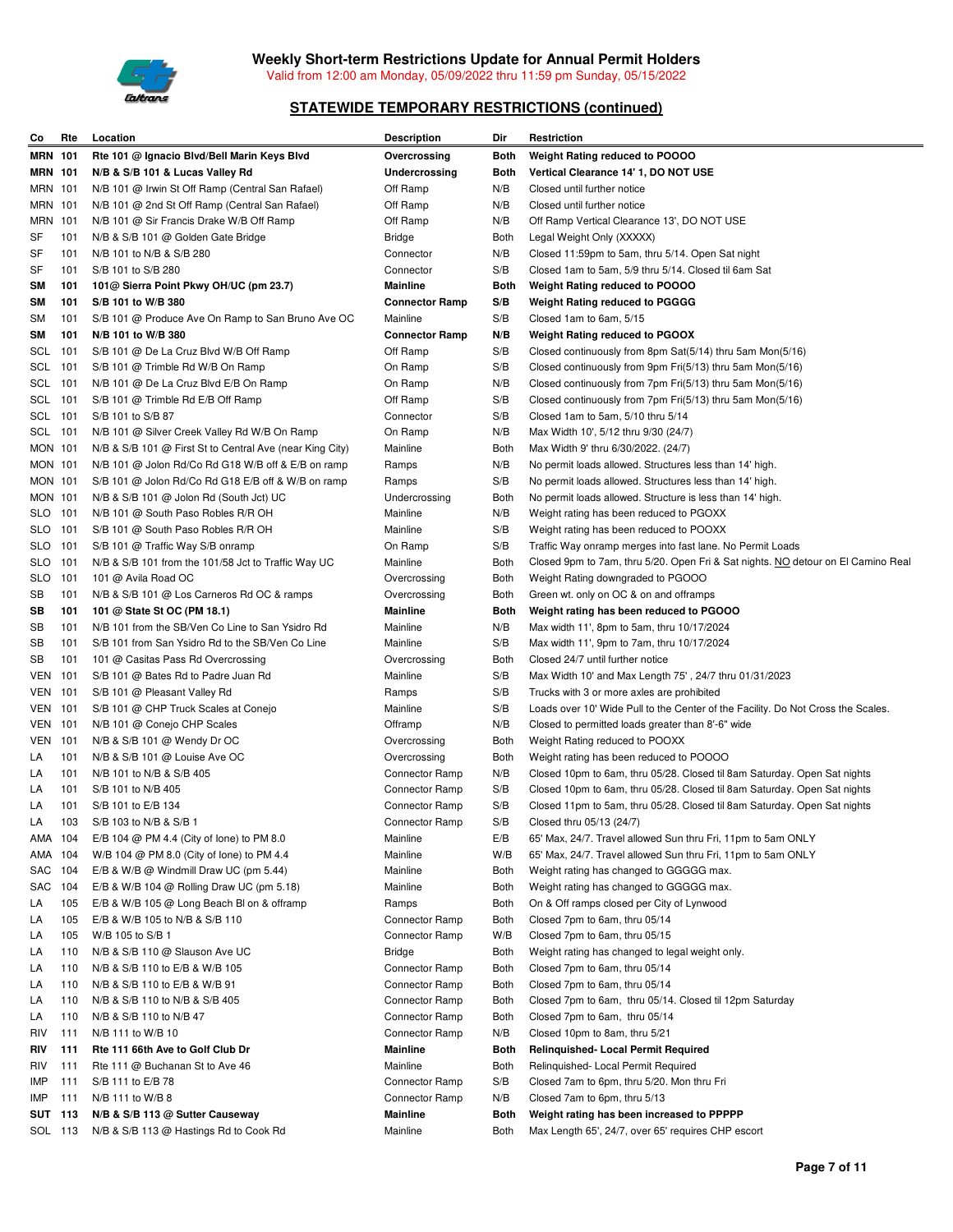

| Co             | Rte | Location                                                     | <b>Description</b>         | Dir          | Restriction                                                                    |
|----------------|-----|--------------------------------------------------------------|----------------------------|--------------|--------------------------------------------------------------------------------|
| SOL 113        |     | Rte 113 @ Branch of Round Hill Creek (pm .77)                | <b>Mainline</b>            | Both         | Weight Rating Reduced to OOOOO                                                 |
| LA             | 118 | E/B 118 to E/B & W/B 210                                     | Connector Ramp             | E/B          | Closed 8pm to 6am, thru 05/14. Closed til 8am Saturday. Open Sat & Sun nights  |
| VEN            | 118 | E/B 118 (New Los Angeles Ave) to S/B 23                      | Connector Ramp             | E/B          | Closed 7pm to 6am, 05/09 thru 05/14                                            |
| TUO.           | 120 | E/B & W/B 120 @ South Fork Tuolumne River                    | Mainline                   | Both         | Green Weight Only                                                              |
| SJ             | 120 | W/B 120 to S/B 5                                             | Mainline                   | W/B          | Closed 9pm to 3am, thru 5/14                                                   |
| <b>NAP</b>     | 121 | N/B & S/B 121 @ Tulucay Creek Bridge (pm 6.42)               | <b>Bridge</b>              | Both         | Legal Weight Only Bridge                                                       |
| AMA            | 124 | N/B & S/B 124 @ PM 1.9 to PM 2.4 (City of lone)              | Mainline                   | Both         | Travel allowed Sun thru Fri, 11pm to 5am ONLY                                  |
| SD             | 125 | S/B 125 to W/B & E/B 8                                       | Connector Ramp             | S/B          | Closed 10pm to 5am, thru 5/13                                                  |
| SD             | 125 | N/B 125 to W/B 8                                             | Connector Ramp             | N/B          | Closed 11pm to 5am, 5/11 thru 5/13                                             |
| <b>MEN 128</b> |     | E/B & W/B 128 @ Paul Dimmick Park to Hutsell Rd/Rd 123       | <b>Mainline</b>            | Both         | Reclassified as Red Route - Single Trip Permit required                        |
| SCR 129        |     | W/B & E/B 129 from Coward Rd to Murphy Crossing Rd           | Mainline                   | Both         | Max width 10', 8am to 3pm, thru 5/13. Mon thru Fri                             |
| <b>SCL 130</b> |     | Rte 130 Millar Ave to Jct 130/101 @ Alum Rock                | <b>Mainline</b>            | <b>Both</b>  | <b>Relinquished-Local Permit Required</b>                                      |
| ORA 133        |     | N/B 133 to S/B 241                                           | Connector Ramp             | N/B          | Closed 10pm to 6am, thru 5/21. Open Sat & Sun nights                           |
| ORA 133        |     | N/B & S/B 133 to N/B 5                                       | Connector Ramp             | Both         | Closed 10pm to 6am, thru 5/21. Open Sat & Sun nights                           |
| ORA 133        |     | N/B 133 to N/B 405                                           | Connector Ramp             | N/B          | Closed 10pm to 6am, thru 5/21. Open Sat & Sun nights                           |
| LA             | 134 | E/B 134 to W/B 210                                           | Connector Ramp             | E/B          | Closed 7pm to 6am, thru 05/28. Closed til 10am Saturday. Open Sat nights       |
| LA             | 134 | E/B 134 to S/B 710                                           | Connector Ramp             | E/B          | Closed 7pm to 6am, thru 05/28. Closed til 10am Saturday. Open Sat & Sun nights |
| LA             | 134 | E/B & W/B 134 to E/B & W/B 2                                 | Connector Ramp             | Both         | Closed 8pm to 6am, thru 05/29. Closed til 10am weekends. Open Sun nights       |
| LA             | 134 | E/B & W/B 134 @ Geneva St OC                                 | Overcrossing               | Both         | Weight rating has been reduced to GOOOO                                        |
| LA             | 134 | W/B 134 to N/B & S/B 5                                       | Connector Ramp             | W/B          | Closed 7pm to 7am, thru 05/28. Closed til 10am Saturday. Open Saturday nights  |
| LA             | 134 | E/B 134 to S/B 5                                             | Connector Ramp             | E/B          | Closed 11pm to 6am, thru 05/28. Closed til 8am Sat. Open Sat & Sun nights      |
| LA             | 134 | 134 @ Los Angeles River (pm 3.47 West of I-5 Jct)            | Mainline                   | Both         | Weight rating has been reduced to POOXX                                        |
| LA             | 134 | W/B 134 to N/B 170                                           | Connector Ramp             | W/B          | Closed 8pm to 6am, thru 05/28. Closed til 9am weekends                         |
| LA             | 134 | W/B 134 to N/B 101                                           | Connector Ramp             | W/B          | Closed 11pm to 6am, thru 05/28. Closed til 9am weekends                        |
| SB             | 135 | $N/B$ & S/B 135 $@$ 135/101 Jct (Santa Maria) to Lakeview Rd | Mainline                   | Both         | Closed 8pm to 6am, thru 7/29/2022. Open Fri & Sat nights                       |
| SB             | 135 | N/B & S/B 135 from Main St to the 135/101 Jct (Los Alamos)   | Mainline                   | Both         | Max width 11', 8am to 4pm, thru 5/20. Monday thru Friday                       |
| TUL            | 137 | E/B & W/B 137 $@$ Outside Creek (PM 23.38)                   | <b>Mainline</b>            | Both         | Weight rating has been reduced to GGGGG                                        |
| TUL            | 137 | E/B & W/B 137 to N/B & S/B 99                                | Connector Ramp             | Both         | Closed 6am to 2pm, thru 05/13                                                  |
| <b>SBD</b>     | 138 | E/B & W/B 138 $\omega$ Rte 138/15 Separation                 | <b>Mainline</b>            | Both         | Weight Rating downgraded to POOXX                                              |
| SBD            | 138 | W/B & E/B 138 from Phelan Rd/Green Rd to SBD/LA Co Ln        | Mainline                   | Both         | Max width 10', Continuously (24/7) beginning 2/1/2022 thru 1/18/2023           |
| MPA            | 140 | E/B & W/B 140 @ SOUTH FORK MERCED RIVER                      | <b>Mainline</b>            | Both         | Weight Rating reduced to OOOOO                                                 |
| MPA 140        |     | E/B & W/B 140 @ Slate Gulch to Foresta                       | Mainline                   | Both         | Closed 24/7, No Permit Loads Allowed                                           |
| MER 140        |     | W/B RTE 140 TO N/B RTE 99                                    | Connector Ramp             | W/B          | Closed closed continuously from 10pm 4/24/2022 thru 10pm 5/14/2022             |
| MER 140        |     | E/B 140 TO N/B & S/B RTE 99                                  | Connector Ramp             | E/B          | Closed 8pm to 6am, thru 5/14                                                   |
| <b>MON 146</b> |     | Rte 146 Tiburon St to Jct 101/146 (De La Rosa)               | Mainline                   | Both         | <b>Relinquished-Local Permit Required</b>                                      |
| SHA 151        |     | E/B 151 to S/B 5                                             | Connector                  | E/B          | Closed 7pm to 5am, 5/12 thru 5/13                                              |
| MER 152        |     | E/B & W/B 152 to N/B & S/B 5                                 |                            | Both         | Closed 9pm to 6am, thru 5/14                                                   |
| SCL 152        |     | 152 @ Pacheco Creek (pm 30.3)                                | Connector Ramp<br>Mainline | Both         | Weight Rating Reduced to GOOOO                                                 |
| SCL 152        |     | E/B 152 to N/B 101                                           | Connector                  | E/B          | Closed 8pm to 5am, 5/9 thru 5/14                                               |
| SCR 152        |     | W/B & E/B 152 from Green Valley Rd to Holm Rd                | Mainline                   | Both         | Max width 10', 7am to 3pm, 5/13                                                |
| SB             | 154 | E/B & W/B 154 @ La Colina Rd to Primavera Rd                 | Mainline                   |              | Max Width 10' from 03/31 thru 06/15                                            |
| SBT 156        |     | Bus 156 (Rte 56U) thru Hollister                             | <b>Mainline</b>            | Both<br>Both | <b>Relinquished-Local Permit Required</b>                                      |
| SBT 156        |     | 56U [Bus 156] (San Felipe & San Juan Hollister Rd)           | Mainline                   | Both         | <b>Relinguished-Local Permit Required</b>                                      |
| <b>MON 156</b> |     | W/B 156 @ Castroville OH (pm R1.59)                          | <b>Mainline</b>            | W/B          | Weight rating has been reduced to GGGGO                                        |
| MNO 158        |     | 158 @ Alger Creek (pm 6.9)                                   | <b>Mainline</b>            | Both         | Weight Rating reduced to OOOOO                                                 |
|                | 160 | N/B 160 @ Northgate Off ramp to Del Paso Rd Off Ramp         | Mainline                   | N/B          | Closed 8pm to 5am, 5/9 thru 5/10                                               |
| SAC            |     |                                                              |                            | S/B          |                                                                                |
| CС             | 160 | S/B 160 E/B 4                                                | Connector                  |              | Closed 10pm to 5am, 5/9 thru 5/14. Closed til 7am Sat                          |
| GLE            | 162 | E/B & W/B 162 @ Sacramento River                             | Mainline                   | Both         | <b>Weight Rating reduced to XXXXX</b>                                          |
| SD             | 163 | N/B & S/B 163 @ Clairemont Mesa Blvd OC (pm 8.81)            | Overcrossing               | Both         | Weight rating has been reduced to XXXXX                                        |
| SD             | 163 | S/B 163 to S/B 805                                           | Connector Ramp             | S/B          | Closed 10pm to 5am, thru 5/13                                                  |
| LA             | 164 | S/B 164 (Rosemead Blvd) to E/B 10                            | Connector Ramp             | S/B          | Max Width 10' and Max Length 75' thru 06/19/2023                               |
| LA             | 164 | N/B 164 (Rosemead Blvd) to W/B 60                            | Connector Ramp             | N/B          | Closed 9am to 3pm, thru 05/13                                                  |
| LA             | 164 | N/B 164 (Rosemead Blvd) to W/B 60                            | Connector Ramp             | N/B          | Max Width 10' & Max Length 75' - 05/28/2021 thru 01/19/2023                    |
| <b>MER 165</b> |     | N/B & S/B 165 @ San Joaquin River Bridge                     | Bridge                     | <b>Both</b>  | Weight rating has been increased to PPPPP                                      |
| MER 165        |     | S/B 165 to N/B & S/B 5                                       | Connector Ramp             | S/B          | Closed 9pm to 6am, thru 5/21                                                   |
| INY            | 168 | 168 @ Ed Powers Rd to 168/395 Jct (Bishop)                   | Mainline                   | Both         | Closed 6am to 3pm, 05/28 (no detour through Bishop available)                  |
| FRE            | 168 | E/B & W/B 168 @ Ranchera Creek UC                            | <b>Bridge</b>              | Both         | Weight rating has been reduced to OXXXX                                        |
| FRE 168        |     | E/B & W/B 168 @ Big Creek UC                                 | <b>Bridge</b>              | Both         | Weight rating has been reduced to OXXXX                                        |
| FRE 168        |     | E/B & W/B 168 @ Tamarack Creek                               | <b>Bridge</b>              | <b>Both</b>  | Weight rating has been reduced to XXXXX                                        |
| LA             | 170 | S/B 170 to E/B 134                                           | Connector Ramp             | S/B          | Closed 8pm to 6am, thru 05/28. Closed til 8am Saturday. Open Sat & Sun nights  |
| LA             | 170 | S/B 170 to S/B 101                                           | Connector Ramp             | S/B          | Closed 9pm to 6am, thru 05/28. Closed til 7am Saturday. Open Saturday nights   |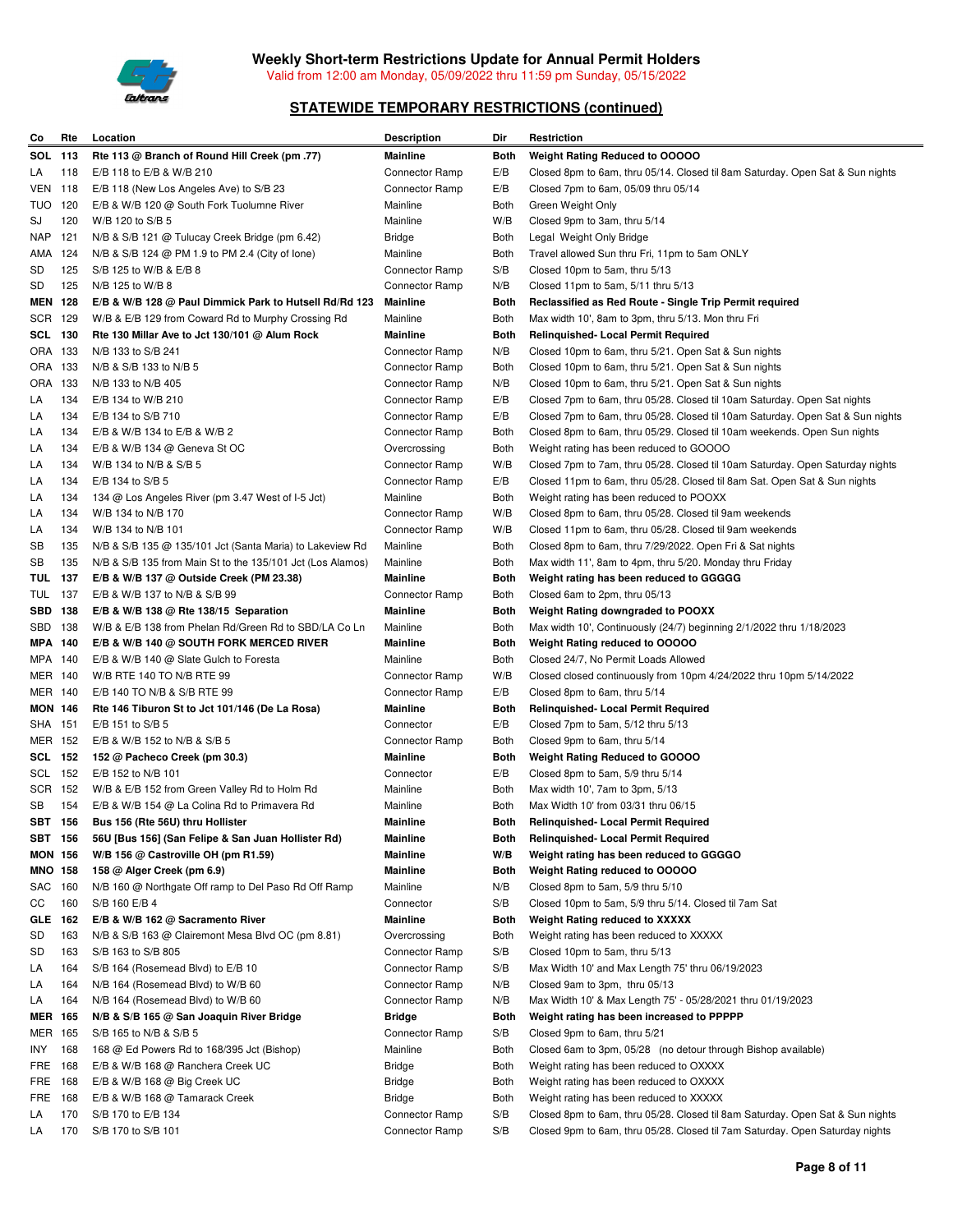

| Co             | Rte | Location                                            | <b>Description</b> | Dir         | Restriction                                                                   |
|----------------|-----|-----------------------------------------------------|--------------------|-------------|-------------------------------------------------------------------------------|
| <b>MEN 175</b> |     | E/B & W/B 175 @ Russian River Bridge (pm 0.471)     | <b>Bridge</b>      | <b>Both</b> | Weight rating has been reduced to PXXXX                                       |
| KER 178        |     | E/B & W/B 178 @ Boundary Flat Road OC               | Overcrossing       | <b>Both</b> | Weight rating has been reduced to PGOOO                                       |
| <b>KER 178</b> |     | E/B & W/B 178 @ Union Ave UC (pm 2.413)             | Mainline           | Both        | Weight rating has been reduced to PGOOO                                       |
| <b>KER 178</b> |     | Rte 178 @ Jct 58/99 to M St                         | <b>Mainline</b>    | Both        | <b>Relinquished-Local Permit Required</b>                                     |
| <b>FRE 180</b> |     | <b>Bus 180 Clovis Ave to Temperance Ave</b>         | <b>Mainline</b>    | Both        | <b>Relinquished-Local Permit Required</b>                                     |
| FRE 180        |     | E/B & W/B 180 @ Cove Rd to Hill Valley Rd           | Mainline           | <b>Both</b> | Closed 7am to 2pm, 05/09 thru 05/13                                           |
| FRE            | 180 | E/B & W/B 180 @ Friant-Kern Canal (pm 79.30)        | Mainline           | Both        | Weight rating has been reduced to XXXXX                                       |
| FRE 180        |     | W/B 180 to S/B 99                                   | Connector Ramp     | W/B         | Closed 11pm to 5am, thru 05/13                                                |
| <b>MON 183</b> |     | S/B 183 @ Jct 183/1 to Jct 183/156                  | Mainline           | S/B         | Closed 24/7 No Permit Loads Allowed                                           |
| ALA            | 185 | Rte 185(Mission Blvd) relinquished South of Rose St | <b>Mainline</b>    | Both        | No longer property of CalTrans. Local permit required                         |
| IMP            | 186 | N/B & S/B 186 @ Andrade (US/Mexico Border)          | Mainline           | <b>Both</b> | Closed 24/7, until further notice                                             |
| LA             | 187 | <b>Rte 187</b>                                      | <b>Mainline</b>    | Both        | <b>Relinquished-Local Permit Required</b>                                     |
| INY            | 190 | E/B & W/B 190 $@$ Jct 136/190 to Panamint Springs   | Mainline           | Both        | From Jct Rte 190/136 to Panamint Springs not Recommended                      |
| PLA            | 193 | Rte 193 $@$ Jct 193/65 to Oak Tree Ln               | Mainline           | Both        | Relinquished- Local Permit Required                                           |
| RIV            | 195 | Rte 195 $@$ Jct 195/86 to Buchanan St               | <b>Mainline</b>    | Both        | <b>Relinquished-Local Permit Required</b>                                     |
| TUL            | 198 | E/B & W/B 198 @ South Fork Kaweah River UC          | Undercrossing      | Both        | Weight rating has been reduced to PPGGG                                       |
| KIN            | 198 | W/B 198 to N/B 43                                   | Connector Ramp     | W/B         | Closed 6pm to 6am, thru 05/27. Open Friday & Saturday nights                  |
| <b>KIN</b>     | 198 | E/B 198 to S/B 43                                   | Connector Ramp     | E/B         | Closed 6pm to 6am, thru 05/27. Open Friday & Saturday nights                  |
| KER            | 202 | 202 @ Tehachapi Blvd                                | Surface St         | Both        | Tehachapi Blvd Closed to permit loads per city of Tehachapi                   |
| KER            | 204 | N/B & S/B 204 @ Kern River Bridge (pm 5.612)        | Mainline           | <b>Both</b> | Weight rating has changed to OOOOO Max                                        |
| SBD            | 210 | E/B 210 to W/B & E/B 10                             | Connector Ramp     | E/B         | Closed Continuously (24/7) thru 12/31/2022                                    |
| SBD            | 210 | W/B & E/B 210 from Del Rosa UC to Lugonia Ave UC    | Mainline           | Both        | Closed continuously (24/7) thru 12/31/2022                                    |
| SBD            | 210 | E/B & W/B 210 to E/B & W/B 330                      | Connector Ramp     | Both        | Closed continuously (24/7) thru 12/31/2022                                    |
| SBD            | 210 | E/B & W/B 210 to N/B & S/B 215                      | Connector Ramp     | Both        | Closed 9 pm to 5am, 5/9 thru 5/21                                             |
| LA             | 210 | E/B 210 @ Rosemead BI UC                            | Mainline           | E/B         | Weight rating has been reduced to PPGGG                                       |
| LA             | 210 | E/B 210 to W/B 134                                  | Connector Ramp     | E/B         | Closed 7pm to 6am, thru 05/28. Closed til 10am Saturday. Open Sat nights      |
| LA             | 210 | W/B 210 to W/B 2                                    | Connector Ramp     | W/B         | Closed 9am to 2pm, 05/16                                                      |
| LA             | 210 | W/B 210 @ Foothill Blvd to Paxton St                | Mainline           | W/B         | Closed continuously from 10pm Friday (05/13) thru 6am Monday (05/15)          |
| LA             | 210 | E/B & W/B 210 to W/B 118                            | Connector Ramp     | Both        | Closed 9pm to 6am, thru 05/28. Closed til 8am Saturday. Open Sat & Sun nights |
| LA             | 210 | W/B 210 to W/B 118                                  | Connector Ramp     | W/B         | Also closed continuously 9pm Friday (05/13) thru 6am Monday (05/16)           |
| LA             | 210 | E/B 210 @ Paxton St to Foothill Blvd                | Mainline           | E/B         | Closed 11pm to 5am, 05/11 thru 05/14. Closed til 6am Saturday                 |
| LA             | 210 | E/B 210 @ Yarnell St to Roxford St                  | Mainline           | E/B         | Closed 10pm to 5am, 05/11 thru 05/14. Closed til 6am Saturday                 |
| LA             | 210 | W/B 210 to S/B 5                                    | Connector Ramp     | W/B         | Closed 7pm to 6am, thru 05/28. Closed til 2pm Saturday. Open Sat & Sun nights |
| LA             | 210 | W/B 210 to N/B 5                                    | Connector Ramp     | W/B         | Closed 7pm to 6am, thru 05/29. Closed til 11am weekends.                      |
| <b>SBD</b>     | 215 | 215 @ Washington Ave OC (pm 2.686)                  | Overcrossing       | Both        | Weight rating has been reduced to XXXXX                                       |
| SBD            | 215 | N/B & S/B 215 @ Washington St OC                    | Overcrossing       | Both        | Weight rating has been reduced to GOOOO                                       |
| SBD            | 215 | N/B & S/B 215 @ Newport Ave                         | Overcrossing       | Both        | Closed to permit loads until further notice                                   |
| <b>RIV</b>     | 215 | S/B 215 @ 'D' St W/B offramp                        | Ramps              | S/B         | No permits loads per the City of Perris                                       |
| <b>RIV</b>     | 215 | N/B 215 @ 'D' St E/B onramp                         | Ramps              | N/B         | No permits loads per the City of Perris                                       |
| RIV            | 215 | N/B & S/B 215 @ McCall Blvd Ramps                   | Ramps              | Both        | Legal Wt. Only On Ramps                                                       |
| <b>RIV</b>     | 215 | N/B & S/B 215 @ McCall Blvd OC                      | Overcrossing       | Both        | Weight rating has been reduced to PPGOO                                       |
| <b>KER 223</b> |     | E/B & W/B 223 to N/B 99                             | Connector Ramp     | Both        | Closed 24/7, thru 05/20.                                                      |
| SLO 227        |     | N/B & S/B 227 from Patchett Rd to Buckley Rd        | Mainline           | Both        | Max width 10', 8pm to 5am, thru 5/12                                          |
| SCL            | 237 | 237 @ North Mathilda Ave (pm 2.994)                 | <b>Mainline</b>    | Both        | Weight rating has been reduced to legal XXXXX                                 |
| SCL            | 237 | E/B 237 to S/B 101                                  | Connector          | E/B         | Closed 11pm to 6am, 5/9 thru 5/14                                             |
| SCL            | 237 | W/B 237 to N/B 101                                  | Connector          | W/B         | Closed 10pm to 6am, 5/9 thru 5/14                                             |
| ALA            | 238 | Rte 238 Tamarack Dr to Apple Ave                    | <b>Mainline</b>    | Both        | Relinquished- Local Permit Required                                           |
| ORA 241        |     | N/B 241 to S/B 133                                  | Connector Ramp     | N/B         | Closed 10pm to 6am, thru 5/21. Open Sat & Sun nights                          |
| TUL            | 245 | $N/B$ & S/B 245 @ Wutchhumna Ditch (PM 6.38)        | Mainline           | Both        | Weight Rating reduced to OOOOO                                                |
| TUL            | 245 | N/B & S/B 245 @ Friant-Kern Canal (pm 3.18)         | Mainline           | Both        | Weight rating has been reduced to GGGGG                                       |
| <b>SBD 247</b> |     | N/B & S/B 247 Jct 247/62 to Reche Rd                | <b>Mainline</b>    | Both        | Reclassified as a Red route                                                   |
| HUM 255        |     | N/B & S/B 255 @ Marina Dr UC                        | Undercrossing      | Both        | Closed to All Permit Loads                                                    |
| <b>HUM 255</b> |     | N/B & S/B 255 @ Marina Dr UC                        | On & Off Ramps     | <b>Both</b> | Closed to All Permit Loads                                                    |
| ORA 261        |     | N/B 261 @ Irvine Ranch Toll Plaza                   | Mainline           | N/B         | Closed 7pm to 7am, 5/11 thru 5/12                                             |
| SHA 273        |     | $N/B$ & S/B 273 @ Sacramento River (pm 17.082)      | <b>Mainline</b>    | Both        | Weight rating has been reduced to POOOO                                       |
| SF             | 280 | N/B 280 to N/B 101                                  | Connector          | N/B         | Closed 11:59pm to 5am, thru 5/14. Closed til 6am Sat                          |
| SCL            | 280 | S/B 280 to S/B 17                                   | Connector          | S/B         | Closed 10pm to 6am, 5/9 thru 5/14. Closed til 7am Sat                         |
| SCL 280        |     | N/B 280 to N/B & S/B 87                             | Connector          | N/B         | Closed 4pm to 2am, 5/6 thru 5/9                                               |
| <b>SHA 299</b> |     | $W/B$ 299 $@$ Hawley Rd UC                          | Undercrossing      | W/B         | Weight rating has been increased to PPPGG                                     |
| <b>HUM 299</b> |     | E/B & W/B Willow Creek                              | Bridge             | Both        | Weight rating has been reduced to PPPGG                                       |
| <b>HUM 299</b> |     | N/B & S/B 299 @ 299/200 Jct Rte                     | Mainline           | Both        | Max Width 10', 4/4/2022 thru 9/1/2022 (24/7)                                  |
|                |     |                                                     |                    |             |                                                                               |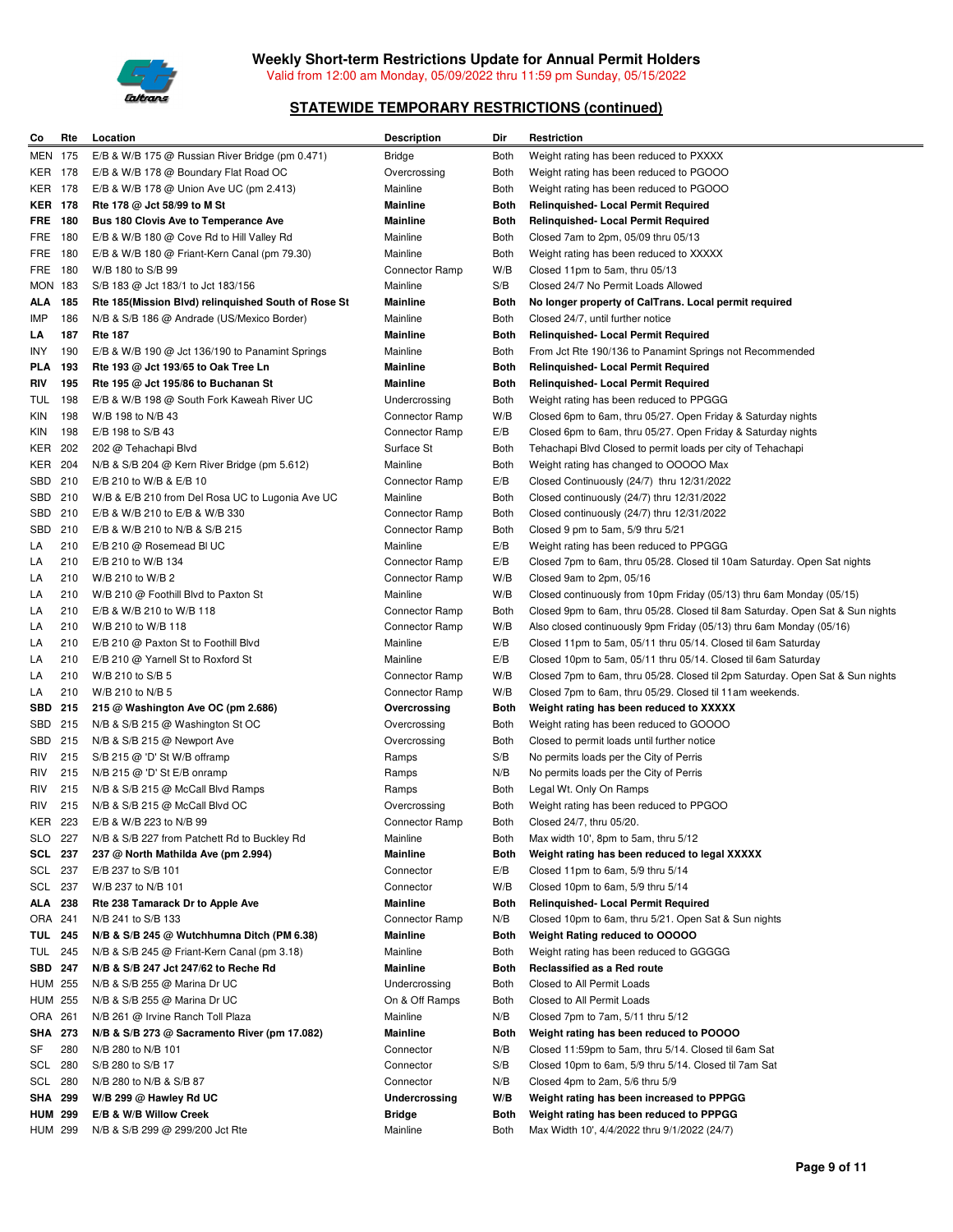

| Co      | Rte | Location                                        | <b>Description</b>    | Dir         | Restriction                                                                 |
|---------|-----|-------------------------------------------------|-----------------------|-------------|-----------------------------------------------------------------------------|
| SBD     | 330 | W/B 330 to E/B & W/B 210                        | Connector Ramp        | W/B         | Closed continuously(24/7) thru 12/31/2022                                   |
| SM      | 380 | W/B 380 to N/B & S/B 101                        | Connector Ramp        | W/B         | Weight Rating Reduced to PPOOX                                              |
| SM      | 380 | E/B 380 to N/B & S/B 101                        | Connector Ramp        | E/B         | Weight Rating Reduced to PPOOX                                              |
| SM      | 380 | E/B & W/B 380 over 101 (North Channel)          | Mainline              | <b>Both</b> | Weight Rating Reduced to PPOOX                                              |
| LAS     | 395 | S/B 395 @ Rte 395/70 Separation                 | <b>Mainline</b>       | S/B         | Weight rating has been increased to PPPPP                                   |
| INY     | 395 | 395 @ Ed Powers Rd to Warm Springs Rd (Bishop)  | Mainline              | Both        | Closed 6am to 3pm, 05/28 (no detour through Bishop available)               |
| LA      | 405 | N/B & S/B 405 to N/B & S/B 101                  | Connector Ramp        | Both        | Closed 8pm to 6am, thru 05/14. Closed til 8am Saturday. Open Sat nights     |
| LA      | 405 | <b>Skirball Center Drive OC</b>                 | Overcrossing          | Both        | Weight rating downgraded to POOOO                                           |
| LA      | 405 | S/B 405 to E/B Wilshire Blvd                    | Off Ramp              | S/B         | Weight rating downgraded to POOXX                                           |
| LA      | 405 | N/B & S/B 405 @ Sawtelle Blvd UC                | Undercrossing         | Both        | Vertical Clearance 13' 4" DO NOT USE                                        |
| LA      | 405 | N/B & S/B 405 to N/B & S/B 110                  | Connector Ramp        | Both        | Closed 7pm to 6am, thru 05/14. Closed til 8am Saturday                      |
| LA      | 405 | N/B 405 @ Wilmington Ave on ramp                | Ramps                 | N/B         | Closed to all permit loads, 24/7                                            |
| LA      | 405 | N/B 405 to S/B 710                              | <b>Connector Ramp</b> | N/B         | Connector CLOSED to ALL permit loads - DO NOT USE                           |
| LA      | 405 | S/B 405 @ Wardlow Rd On Ramp                    | On Ramp               | S/B         | Max Width 10' and Max Length 75' thru 06/19/2023                            |
| LA      | 405 | S/B 405 @ Cherry Ave W/B On Ramp                | On Ramp               | S/B         | Max Length 75' thru 06/19/2023                                              |
| ORA     | 405 | N/B 405 to W/B 22                               | <b>Connector Ramp</b> | N/B         | Closed 10pm to 5am, thru 5/14. Closed til 7am Sat                           |
| ORA 405 |     | N/B & S/B 405 @ Seal Beach Blvd                 | Off & On Ramps        | <b>Both</b> | Closed until further notice                                                 |
| ORA 405 |     | N/B & S/B 405 @ Bolsa Chica Rd                  | Off & On Ramps        | Both        | Closed until further notice                                                 |
| ORA 405 |     | $N/B$ & S/B 405 $@$ Valley View St              | Off & On Ramps        | Both        | Closed until further notice                                                 |
| ORA 405 |     | N/B & S/B 405 @ Springdale St                   | Off & On Ramps        | Both        | Closed until further notice                                                 |
| ORA 405 |     | S/B 405 from Springdale St OC to Fairview Rd OC | Mainline              | S/B         | Closed 10pm to 8am, thru 5/14                                               |
| ORA 405 |     | N/B & S/B 405 @ Westminster Ave                 | Off & On Ramps        | Both        | Closed until further notice                                                 |
| ORA 405 |     | N/B & S/B 405 @ Goldenwest St                   | Off & On Ramps        | Both        | Closed until further notice                                                 |
| ORA 405 |     | N/B & S/B 405 @ Bolsa Ave                       | Off & On Ramps        | Both        | Closed until further notice                                                 |
| ORA 405 |     | N/B & S/B 405 to N/B & S/B 39 (Beach Blvd)      | Connector Ramp        | Both        | Closed until further notice                                                 |
| ORA 405 |     | N/B & S/B 405 @ Edinger Ave                     | Off & On Ramps        | Both        | Closed until further notice                                                 |
| ORA 405 |     | N/B & S/B 405 @ Magnolia St                     | Off & On Ramps        | Both        | Closed until further notice                                                 |
| ORA 405 |     | N/B & S/B 405 @ Warner Ave                      | Off & On Ramps        | Both        | Closed until further notice                                                 |
| ORA 405 |     | N/B & S/B 405 @ Brookhust St                    | Off & On Ramps        | <b>Both</b> | Closed until further notice                                                 |
| ORA 405 |     | N/B & S/B 405 @ Talbert Ave                     | Off & On Ramps        | Both        | Closed until further notice                                                 |
| ORA 405 |     | N/B & S/B 405 @ Euclid St/Ellis Ave             | Off & On Ramps        | Both        | Closed until further notice                                                 |
| ORA 405 |     | N/B & S/B 405 @ Harbor Blvd/Hyland Ave          | Off & On Ramps        | Both        | Closed until further notice                                                 |
| ORA 405 |     | N/B & S/B 405 @ Fairview Rd                     | Off & On Ramps        | Both        | Closed until further notice                                                 |
| ORA 405 |     | N/B 405 from Bear St OC to Springdale St OC     | Mainline              | N/B         | Closed 11pm to 8am, thru 5/21                                               |
| ORA 405 |     | N/B & S/B 405 @ Susan St                        | Off & On Ramps        | Both        | Closed until further notice                                                 |
| ORA 405 |     | N/B & S/B 405 @ South Coast Dr                  | Off & On Ramps        | Both        | Closed until further notice                                                 |
| ORA 405 |     | S/B 405 to S/B 73                               | Connector Ramp        | S/B         | Closed 10pm to 5am, 5/9 thru 5/11                                           |
| ORA 405 |     | N/B 405 to S/B 133                              | Connector Ramp        | N/B         | Closed 10pm to 6am, thru 5/21. Open Sat & Sun nights                        |
| ORA 405 |     | S/B 405 to N/B 133                              | Connector Ramp        | S/B         | Closed 10pm to 6am, thru 5/21. Open Sat & Sun nights                        |
| CС      | 580 | E/B & W/B 580 @ Richmond San Rafael Bridge      | <b>Bridge</b>         | Both        | Closed 24/7 until further notice                                            |
| SOL 680 |     | N/B & S/B 680 @ Lake Herman Rd to Gold Hill Rd  | Mainline              | Both        | The "towing" of all MH & other forms of mfg housing is prohibited.          |
|         |     |                                                 |                       |             | All MH & other forms of mfg housing being "hauled" are permitted.           |
| CС      | 680 | S/B 680 Marina Vista/Mococo R/R OH              | <b>Mainline</b>       | S/B         | <b>Bridge Weight Rating increased to PPPOO</b>                              |
| ALA     | 680 | N/B 680 to W/B 580                              | Connector Ramp        | N/B         | Weight rating has been reduced to GOOOO                                     |
| ALA     | 680 | S/B 680 to S/B 84                               | Connector             | S/B         | Closed 9pm to 5am, 5/2 thru 5/14. Closed til 6am Sat. Open Sat & Sun nights |
| LA      | 710 | N/B 710 to E/B 91                               | Connector Ramp        | N/B         | Max Width 10' thru 09/30 (24/7)                                             |
| LA      | 710 | N/B 710 to E/B 91                               | Connector Ramp        | N/B         | Closed 9pm to 5am, thru 05/15. Closed til 10am weekends                     |
| LA      | 710 | N/B 710 @ E/B & W/B Artesia Blvd Off Ramps      | Off Ramps             | N/B         | Max Width 10' thru 09/30 (24/7)                                             |
| SOL     | 780 | E/B & W/B 780 @ East 2nd St (pm 2.007)          | <b>Mainline</b>       | Both        | Weight rating has been increased to GOOOO                                   |
| SOL     | 780 | 780 @ Rose Dr OC                                | Overcrossing          | Both        | Weight Rating downgraded to PGOOO                                           |
| SD      | 805 | N/B 805 to E/B 8                                | Connector Ramp        | N/B         | Closed 9pm to 5am, thru 5/13                                                |
| SD      | 805 | S/B 805 to E/B 94                               | Connector Ramp        | S/B         | Closed 9pm to 5am, thru 5/20. Open Fri & Sat nights                         |
| SD      | 805 | N/B 805 to W/B & E/B 94                         | Connector Ramp        | N/B         | Closed 9pm to 5am, 5/11 thru 5/13                                           |
| ALA     | 880 | N/B & S/B 880 @ Fremont CHP Insp. Facility      | Scales                | <b>Both</b> | Max Width 11', 24/7                                                         |
| SD      | 905 | E/B & W/B 905 to N/B 125                        | Connector Ramp        | Both        | Closed 24/7 until further notice                                            |
| SD      | 905 | E/B & W/B 905 @ Del Sur Blvd                    | Mainline              | Both        | Weight rating has been reduced to PPPGG                                     |
| SD      | 905 | W/B 905 @ Howard Lane                           | Mainline              | W/B         | Weight rating has been reduced to PPGGO                                     |